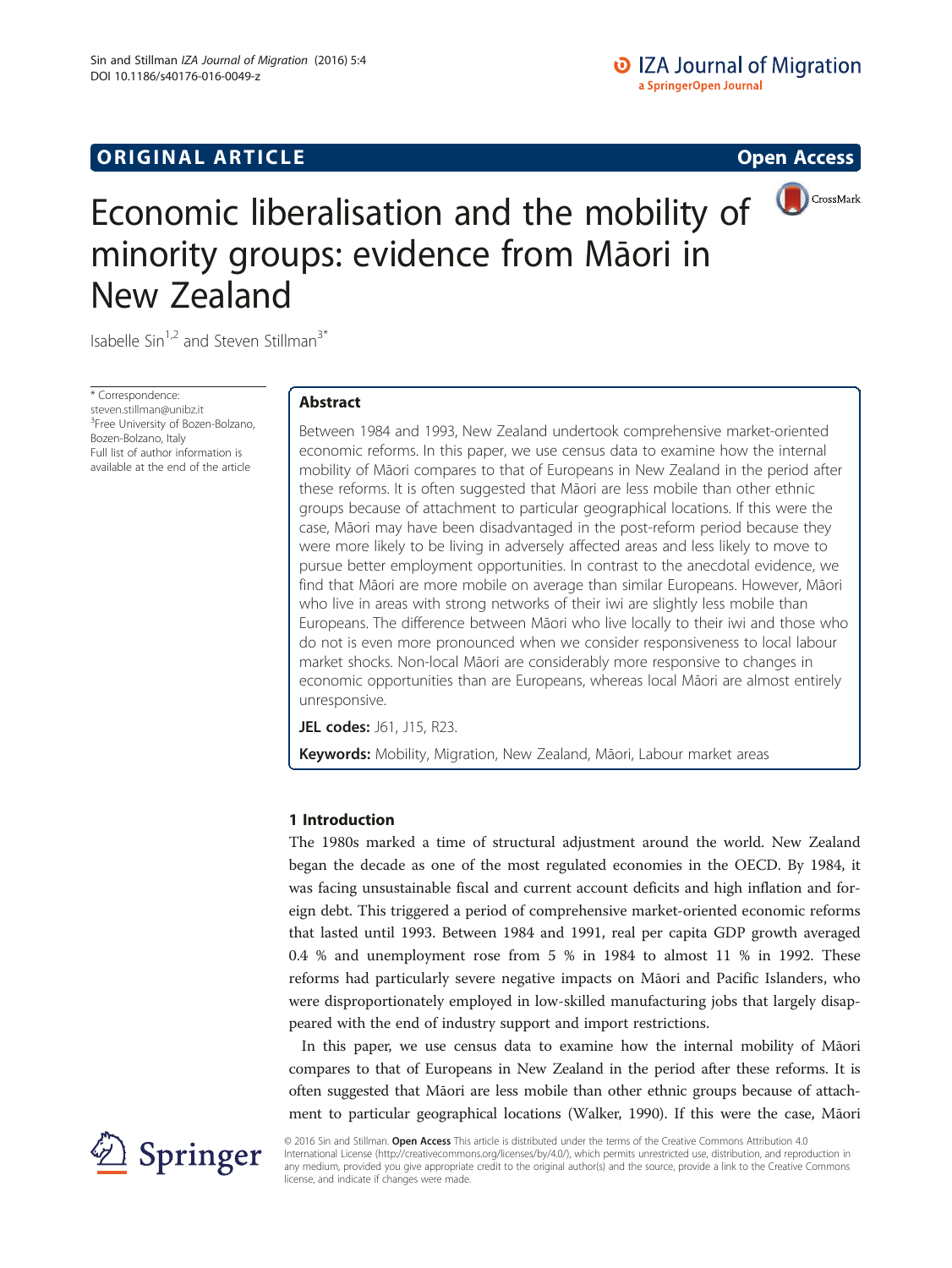may have been disadvantaged in the post-reform period because they were more likely to be living in adversely affected areas and less likely to move to pursue better employment opportunities (Sin and Stillman, [2005\)](#page--1-0). Furthermore, Māori had (and still have) lower average levels of educational attainment than Europeans, making transitioning to new careers particularly difficult. Previous research has found that the reforms of the 1980s had large persistent effects on local communities, suggesting that their impact on individuals could have also been long lasting (Stillman, Velamuri and Aitken [2010;](#page--1-0) Karagedikli et al., [2000](#page--1-0); Dixon, [1998\)](#page--1-0).

Our regression analysis compares the mobility between geographic labour markets of Māori and Europeans who initially live in the same area. We also examine heterogeneity in outcomes within the Māori population, distinguishing Māori who report only one ethnicity from those with multiple ethnicities and those who report a tribal (iwi) affiliation. Further, for Māori with an iwi affiliation, we stratify by whether they live in an area where their iwi has a strong network. Research has shown that each of these dimensions of ethnic identity can have important effects on both labour market outcomes and mobility decisions (Palloni et al. [2001;](#page--1-0) Carrington et al. [1996;](#page--1-0) Kritz and Nogle [1994](#page--1-0); Chapple [1999](#page--1-0); Nikora et al. [2004](#page--1-0)). Finally, our analysis directly examines how individuals from different groups respond to changes in local labour market opportunities during the post-reform period.

In contrast to the anecdotal evidence, we find that Māori are more mobile on average than similar Europeans. However, Māori who live in areas with strong networks of their iwi (whom we refer to as 'local' Māori) are slightly less mobile than Europeans. The difference between Māori who live locally to their iwi and those who do not is even more pronounced when we consider responsiveness to local labour market shocks. Non-local Māori are considerably more responsive to changes in economic opportunities than are Europeans, whereas local Māori are almost entirely unresponsive.

Although this means that the migration responses to labour market shocks of Māori are, on average, roughly comparable to those of Europeans, it highlights the fact that there exists a large subpopulation of Māori whose location choices are almost entirely unaffected by labour market considerations. While 17 % of local Māori change labour market areas over a 5-year period, our analysis suggests that these moves are primarily driven by non-labour market considerations. This suggests that, for certain Māori, culture- or socially based ties to particular areas could be an important impediment to moving to labour market opportunities. These Māori are likely to have faced considerable difficulty adjusting to the reforms of the late 1980s and early 1990s.

While our study focuses on the mobility of Māori, our goal is to shed light on migration responses to labour market shocks more generally, especially among lower skilled individuals. Māori are not the only people who have networks of family, friends, and acquaintances that are centred in one location; however, the case of Māori is particularly amenable to empirical analysis because we can measure these networks using iwi affiliations. Extrapolating our results to other ethnicities suggests that migration decisions among the less skilled are nuanced. Within any ethnic group, there are likely to be both many individuals who are responsive to changes in economic opportunities and many who will not relocate in the face of negative shocks. Importantly, these groups are likely to be differently affected by economic policies that target particular regions and their relative size critical for determining the effectiveness of place-based policies.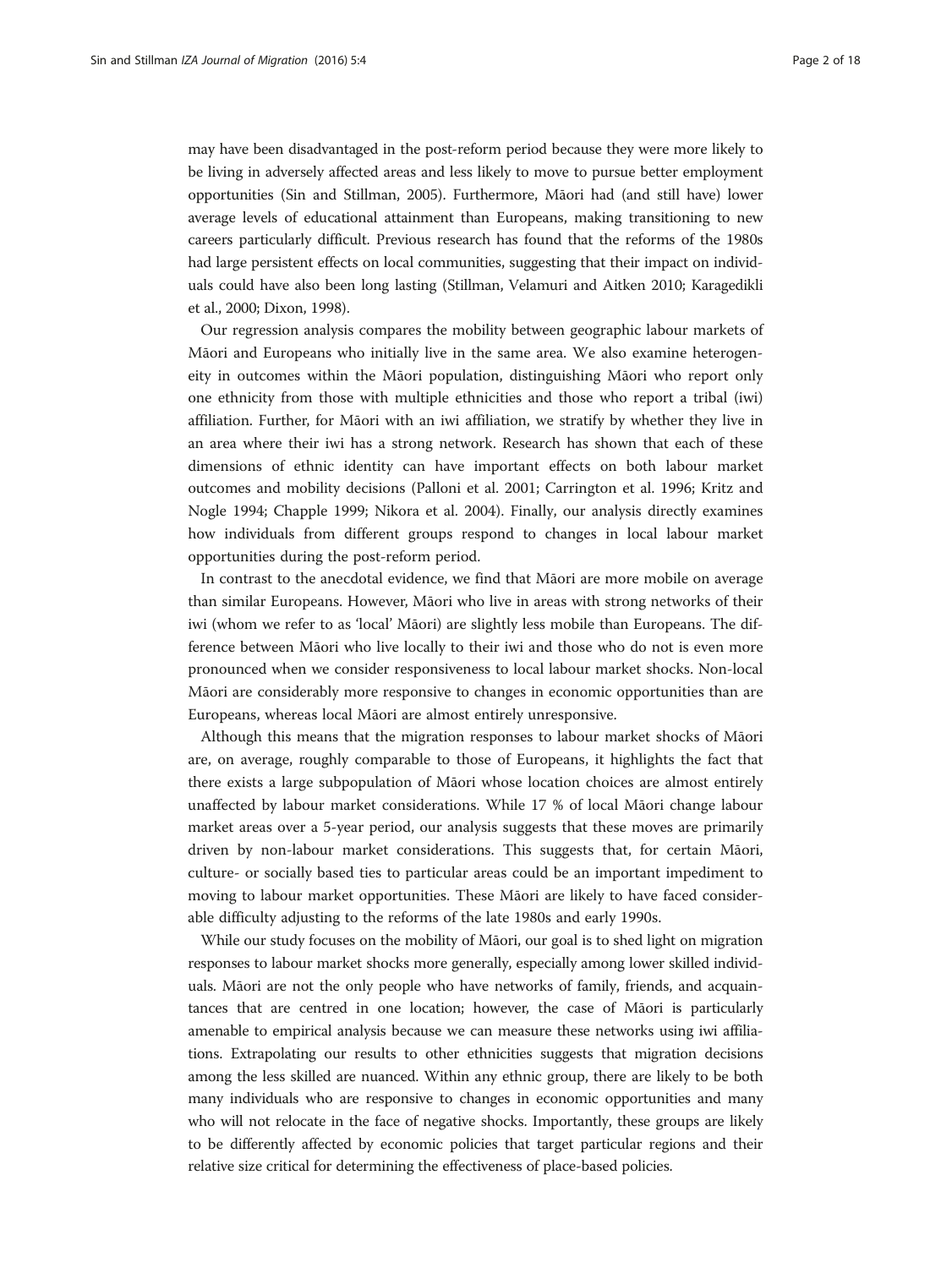The rest of the paper is organised as follows: Section 2 briefly discusses Māori socioeconomic structure and history and reviews the relevant literature; Section [3](#page-3-0) describes the data used in the analysis and provides some sample characteristics; Section [4](#page-4-0) presents results from our econometric estimation; and Section [5](#page-12-0) concludes.

# 2 Background and relevant literature

# 2.1 Background<sup>1</sup>

'Māori' are defined in this paper, and generally in New Zealand research, as individuals who identify themselves with the Māori ethnicity, which is a measure of cultural affiliation, as opposed to race, ancestry, nationality, or citizenship. Ethnicity is self-perceived and people can belong to more than one ethnic group. The vast majority of Māori belong to an iwi, which can loosely be translated as tribe.<sup>2</sup> The iwi is traditionally the largest sociopolitical organisation in Māori society and is generally a territorial entity. Iwi members today retain strong ties to the rohe, or traditional region, of their iwi. As can be seen in Sin and Stillman ([2005](#page--1-0)), this attachment to traditional lands has led to a large amount of geographic clustering among Māori. Hence, migration decisions are likely to be complicated by the issue of iwi affiliation, which is why we focus on this as an important source of heterogeneity.

At the time of initial European settlement in the early nineteenth century, the Māori economy was mainly agrarian. Introduced crops, such as potatoes, and metal implements were gradually incorporated into the economy, and over time, Māori increased their economic production and integration into the cash economy. By the late 1850s, a long-lasting economic decline for Māori had begun. Māori were strongly represented in the flour milling and shipping industries, and when these markets collapsed, the impact on Māori was significant. During this time, settlers and the Crown confiscated 18 million acres of land from Māori, which dramatically reduced their autonomy and their economic output.

The next period of large change came in the post-war period. In 1965, nearly two thirds of Māori lived in rural areas, but by 2006, nearly 85 % lived in urban areas (and hence many had moved away from their rohe). This urban migration often meant better opportunities for good housing, full-time employment, and education. As Māori were significantly under-represented in the higher levels of education, they became predominantly represented in low-skill occupations, such as factory work, forestry, and meat processing. These were exactly the areas that were most affected by the economic reforms of the 1980s.

#### 2.2 Literature

Limited prior research has rigorously examined mobility among Māori.<sup>3</sup> Most relevant to our study is Vaithianathan [\(1995](#page--1-0)), which uses data from the 1991 census to examine the impact of local labour market opportunities on the mobility of Māori between 1986 and 1991 compared with that of non-Māori. She finds that while non-Māori migration is highly responsive to local labour market opportunities, Māori migration is much less responsive, particularly for Māori living in their traditional iwi area. While her results are consistent with our finding that local Māori are almost entirely unresponsive to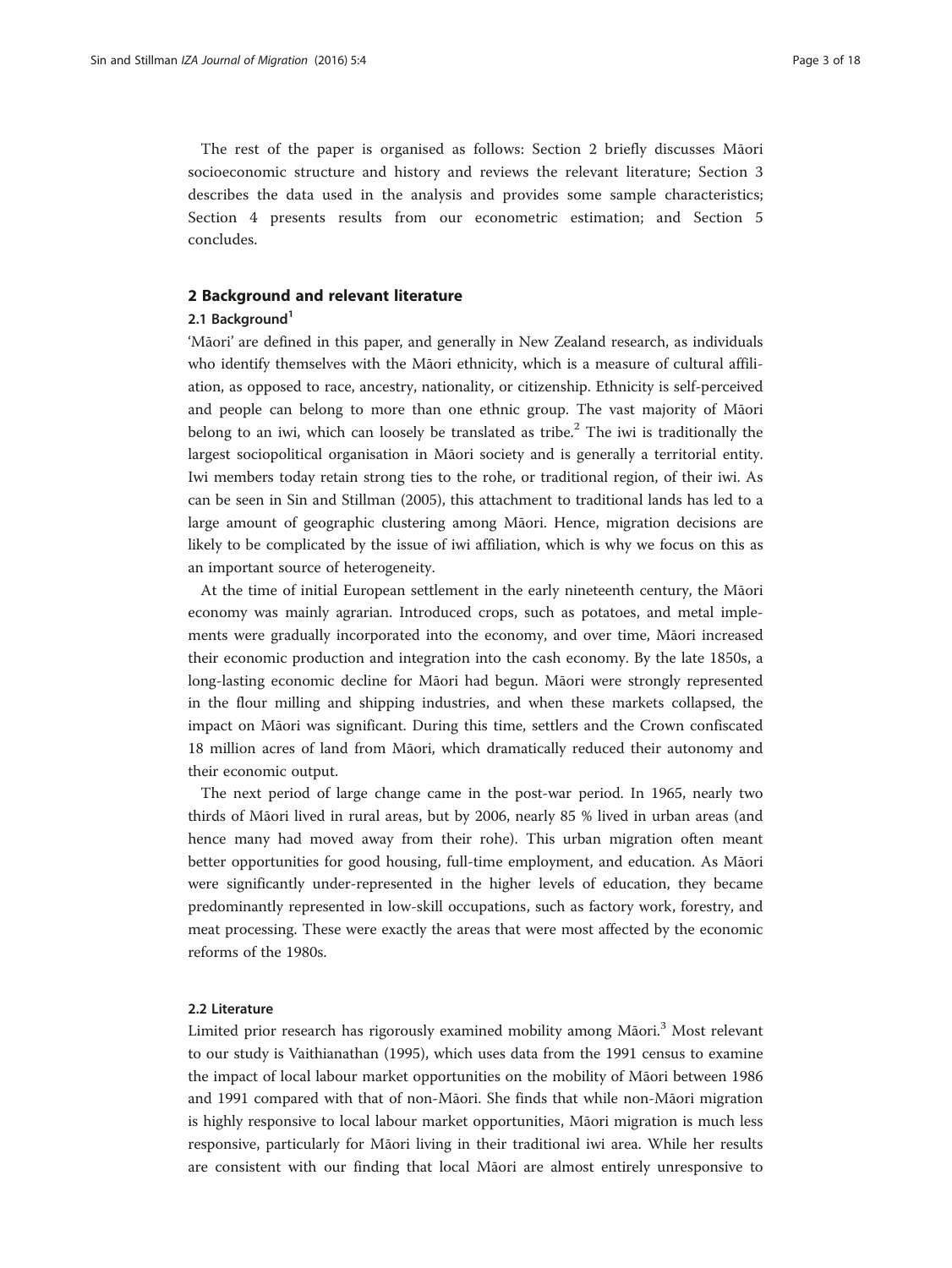<span id="page-3-0"></span>changes in economic opportunities, our results suggest that mobility in response to economic opportunities has increased substantially for non-local Māori since the reform period. Given the general uncertainty associated with the reforms, especially for low-skilled individuals, it is perhaps unsurprising that mobility was initially lower for this group.

The mobility of minority groups has been the focus of a small international literature, though often in the context of residential segregation. South and Deane [\(1993\)](#page--1-0) and Ross ([1998](#page--1-0)) find that African Americans in the USA are less likely to move house than are other groups, even controlling for individual and area characteristics. They suggest that housing segregation could be a contributing factor and raise the concern that this limited mobility harms black opportunities. In Australia, Biddle and Yap [\(2010\)](#page--1-0) find that Indigenous Australians are less mobile than comparable non-Indigenous people, while Kinfu ([2005\)](#page--1-0) finds that young adult Indigenous Australians, who are in the key years for their career development, are less mobile than the Australian population as a whole. None of these papers directly examine how mobility for minority groups responds to changes in local economic opportunities.

# 3 Data

This paper uses unit record data for the New Zealand population from the 1996, 2001, and 2006 censuses.<sup>4</sup> We restrict our analysis to the New Zealand-born European and Māori population aged 30–59. As discussed later in this section, our mobility measure refers retrospectively to the previous 5 years, so these individuals are as young as 25 at the beginning of the observation period. We focus on this age group because students and individuals nearing retirement tend to migrate for quite different reasons from working-aged people. We exclude individuals born outside New Zealand and individuals of non-Māori, non-European ethnicity from our analysis because we suspect that these people may also have different mobility patterns than the majority group of New Zealandborn Europeans.

Individuals can record up to three self-defined ethnicities on a census form. Our main comparison groups are Europeans, sole Māori, and mixed Māori. We define Europeans as all individuals who state that they are of European ethnicity, but are not of Māori ethnicity; sole Māori as all individuals who report Māori as their only ethnicity; and mixed Māori as all individuals who report Māori ethnicity and at least one other ethnicity. Europeans, as defined in this paper, may also report other non-Māori ethnicities. Out of the 2.1 million individuals in our pooled sample, 85 % are European, 10 % sole Māori, and 5 % mixed Māori.

Information is collected in each census about the current usual residential locations of individuals and their usual residential locations (including overseas) 5 years before the census date (i.e. at the time of the previous census).<sup>5</sup> The nature of these data means we are unable to track forward the movements of all people living in any one area at an earlier time but instead must look backwards and examine the location 5 years ago of all individuals currently in a particular location.<sup>6</sup> The location information is coded to the relatively fine census 'area unit' level which in urban areas more or less corresponds to particular suburbs.<sup>7</sup> Because a high proportion of moves between area units are short-distance residential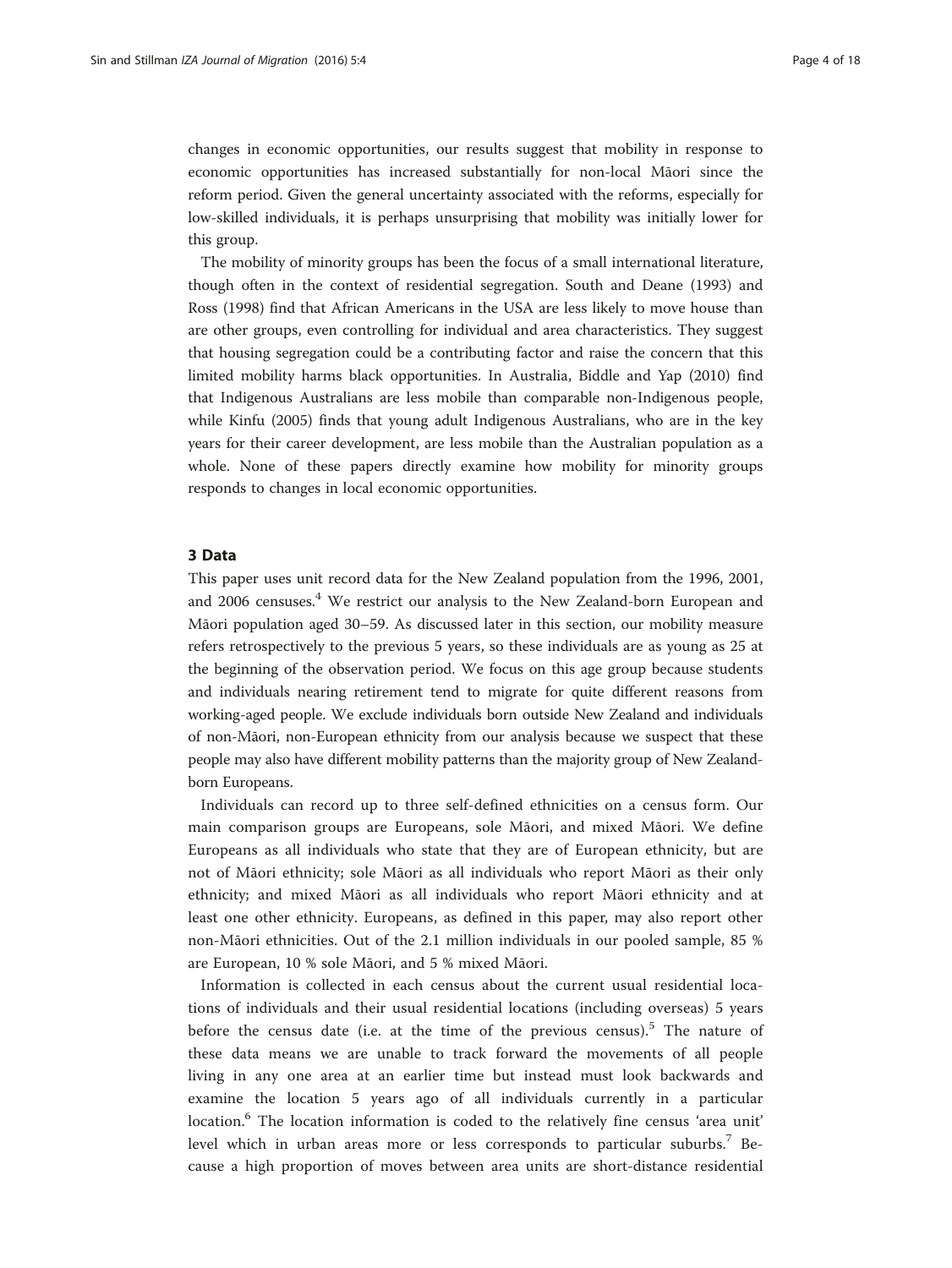<span id="page-4-0"></span>moves that do not relate to changes in labour market opportunities, our analysis focuses instead on moves between larger local labour market areas (LMAs). These 140 LMAs are commuting zones constructed by Papps and Newell ([2002\)](#page--1-0) using travel-to-work data from the 1991 census.<sup>8</sup>

The census asks individuals with Māori ancestry to list up to five iwi affiliations.<sup>9</sup> As discussed above, migration decisions are likely to be complicated by the issue of iwi affiliation. Hence, we further classify Māori based on whether they specify any iwi affiliations and, if specified, whether or not they live in an LMA that is a 'local area' of any iwi with which they are affiliated.<sup>10</sup> A LMA is defined as local for an individual if the proportion of the total population of their iwi living there is 1.5 times larger than the proportion of the total European population living there as measured in a pooled sample of the 1996, 2001, and 2006 censuses.<sup>11</sup>

### 4 Empirical strategy and results

# 4.1 Māori mobility between 1996 and 2006

We start by examining descriptively the mobility of the Māori population between 1996 and 2001 and between 2001 and 2006 compared with the mobility of the European population. We categorise each individual's mobility status by comparing her current residence with her residence 5 years ago. Mobility status can take the values: (i) same area unit (AU), (ii) same LMA but different AU, (iii) different LMA, and (iv) moved from overseas. Moves within the same AU and within the same LMA but different AU are likely to be residential moves, as opposed to labour market moves. We initially present results broken down in this manner, but beyond these focus our analysis on moves that involve a change in LMA.

Panel A of Table [1](#page-5-0) summarises the average mobility of our three main comparison population groups. Europeans exhibit similar local residential mobility to Māori, but Māori appear to be, on average, slightly more likely to move to a new LMA than Europeans in both sample periods. For example, between 1996 and 2001, 21 % of both sole and mixed Māori moved to a new LMA compared with 17 % of Europeans. Similar figures for between 2001 and 2006 are 22 % for sole and mixed Māori and 19 % for Europeans, respectively. Moves from overseas, considered a change in LMA, are a small part of overall mobility; Māori are slightly less likely to have moved from overseas.

Panel B compares mobility rates across subgroups of the Māori population defined by whether they specify any iwi affiliations and, if specified, whether or not at the beginning of the sample period they live in a local LMA as defined above. Sole and mixed Māori are combined for this analysis. In 1996, 44 % of Māori live in local iwi areas, 32 % live in non-local areas, and the remainder have no iwi affiliation. In 2001, 45 % live in local areas and 36 % live in non-local areas. In both periods, Māori living in a local iwi area are 8–10 percentage points less likely to move to a different LMA than Māori living in a non-local iwi area. Māori with no iwi affiliation fall somewhere in between. In general, Māori not living in a local iwi area appear quite a bit more mobile than Europeans (as measured by the percentage changing LMA).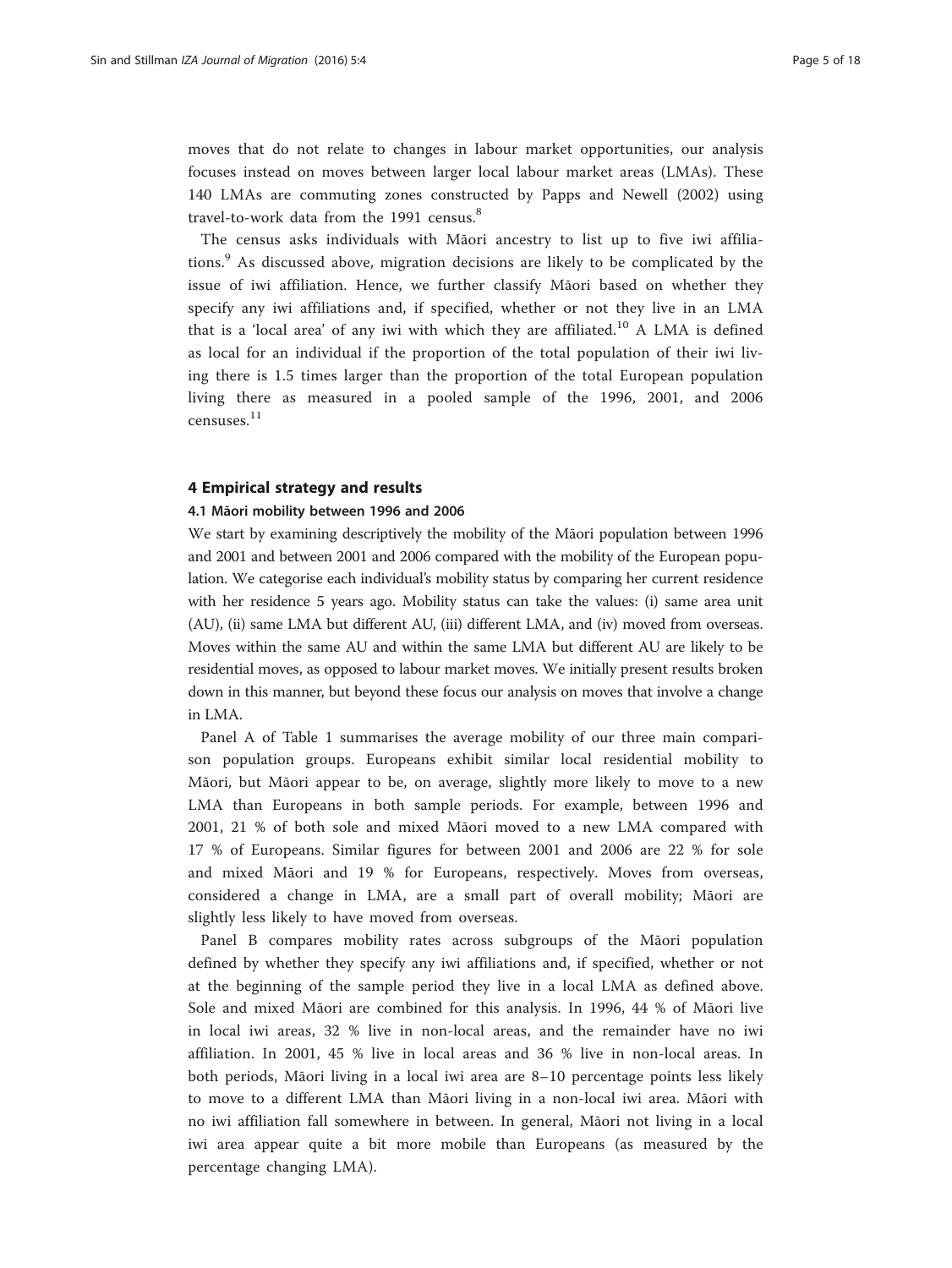|                             |                     | Between 1996 and 2001   |                              | Between 2001 and 2006 |                         |                              |  |
|-----------------------------|---------------------|-------------------------|------------------------------|-----------------------|-------------------------|------------------------------|--|
| Panel A                     | Sole Mãori          | Mixed Mãori             | European                     | Sole Mãori            | Mixed Mãori             | European                     |  |
| Same area unit              | 56.7 %              | 53.5 %                  | 59.5 %                       | 53.8 %                | 49.9 %                  | 55.1 %                       |  |
| Changed area unit, same LMA | 22.8 %              | 25.7 %                  | 24.0 %                       | 24.6 %                | 27.9 %                  | 25.7 %                       |  |
| Changed LMA                 | 18.6 %              | 18.2 %                  | 13.7 %                       | 18.9 %                | 18.3 %                  | 14.8 %                       |  |
| Moved from overseas         | 1.9%                | 2.6 %                   | 2.8 %                        | 2.6 %                 | 3.9 %                   | 4.3 %                        |  |
| Moved from outside I MA     | 20.5 %              | 20.8 %                  | 16.5 %                       | 21.5 %                | 22.2 %                  | 19.2 %                       |  |
| Population                  | 98,739              | 50,571                  | 885,081                      | 102,621               | 64,503                  | 905,307                      |  |
|                             |                     | Between 1996 and 2001   |                              | Between 2001 and 2006 |                         |                              |  |
| Panel B                     | Māori:<br>Local iwi | Māori:<br>Non-local iwi | Māori:<br>No iwi affiliation | Māori:<br>Local iwi   | Māori:<br>Non-local iwi | Māori:<br>No iwi affiliation |  |
| Same I MA                   | 82.6 %              | 74.3 %                  | 80.2 %                       | 82.8 %                | 72.1 %                  | 78.6 %                       |  |
| Changed LMA                 | 17.4 %              | 25.7 %                  | 19.7 %                       | 17.2 %                | 27.8 %                  | 21.4 %                       |  |
| Changed to local LMA        | 9.9 %               | 11.9 %                  | 0.0%                         | 9.9%                  | 12.6 %                  | 0.0%                         |  |
| Changed to non-local LMA    | 7.5 %               | 13.8 %                  | 0.0%                         | 7.3 %                 | 15.3 %                  | 0.0 %                        |  |
| Population                  | 65,946              | 47,490                  | 35,871                       | 75,744                | 59,658                  | 31,719                       |  |

#### <span id="page-5-0"></span>Table 1 Mobility status by ethnicity, location, and year

Papps and Newell ([2002](#page--1-0)) define 140 labour market areas (LMAs) using an algorithm that ensures that most people who live in one LMA work in it, and most people who work in one LMA live in it. We calculate for each LMA–iwi combination the proportion of the total iwi population living in that LMA relative to the proportion of the total European population living in it, based on aggregating the 1996, 2001, and 2006 censuses, and if this proportion exceeds 1.5, the LMA is considered a local LMA for the iwi. Classifications of Māori as living locally or non-locally to their iwi refer to the start of the 5-year period. All individual counts in the tables have been randomly rounded to base 3 for confidentiality reasons

Panel B also examines whether Māori who change LMAs move to local or non-local destination LMAs. Among Māori who live in a local LMA at the beginning of the sample period, 57–58 % of those who move between LMAs move to another local LMA, compared with 45–46 % of Māori movers who initially live in non-local LMAs. This suggests that Māori who live in local LMAs have a natural propensity to live in local iwi areas, as well as possibly having attachment to a particular local area. It is also possible that Māori who live in local LMAs are affiliated with iwi that are local to more LMAs, in general, than other Māori.

The finding that Māori are more mobile than Europeans on average appears at odds with the suggestion that the attachment of Māori to particular geographical locations renders them less mobile. However, these comparisons do not control for differences in the sociodemographic characteristics of the three ethnic groups. The Māori working-age population is younger than the European population, and younger people are typically more mobile than older ones. Other salient differences exist between the ethnic groups, for example, in educational levels and employment rates, which may also be correlated with mobility.

These raw comparisons also do not control for differences in where individuals are located. The likelihood that an individual leaves an area may partly be driven by characteristics of the area, such as amenities. Consequently, if people with a certain innate likelihood of being mobile tend to settle in particular areas, failing to account for the geographical clustering of ethnic groups could result in misleading conclusions about ethnic differences in mobility.

# 4.2 Regression analysis of ethnic mobility differences

For these reasons, we turn next to regression analysis so we can control for other important correlates with migration decisions and directly examine the impact of local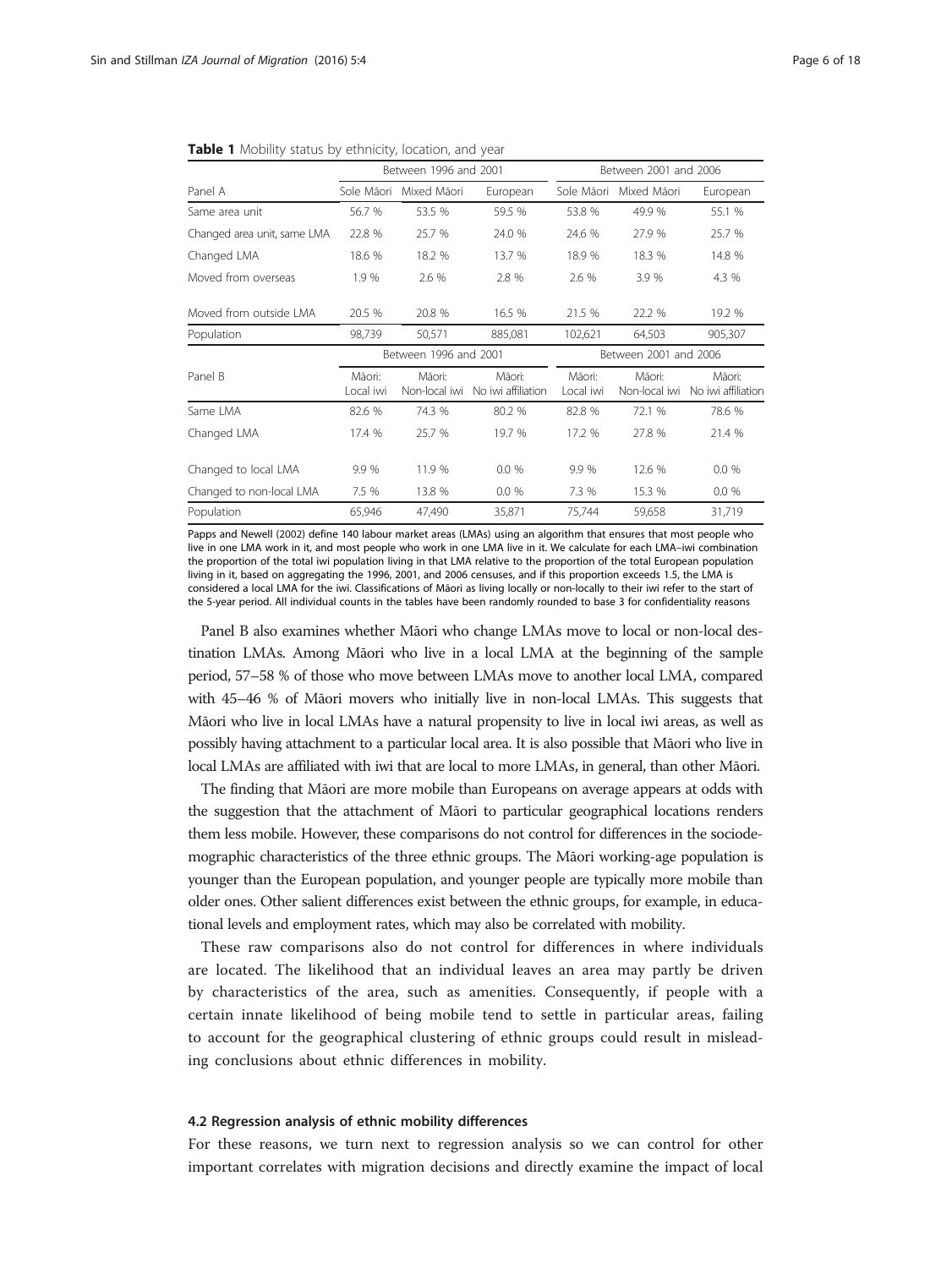<span id="page-6-0"></span>economic shocks. Our main regression is a linear probability regression that takes the  $form<sup>12</sup>$ 

$$
Y_{it} = \alpha_t + \beta X_{it} + \delta Z_{it} + e_{it} \tag{1}
$$

where i indexes the individual and t indexes the survey year.  $Y_{it}$  equals 1 if individual  $i$  at time  $t$  lives in a different LMA to where he lived 5 years ago and equals 0 otherwise,  $X_{it}$  is a vector of indicator variables that identify the ethnic group to which the individual belongs, and  $Z_{it}$  is a vector of sociodemographic control variables the varies in different specifications. In all cases, we pool data from the 2001 and 2006 censuses and control for the survey year  $(\alpha_t)$ . The coefficients on the  $X_{it}$  variables indicate the average underlying differences in mobility between individuals in different comparison groups and are the main focus of our analysis.

Our main regression analysis splits the Māori and European population into seven ethnic comparison groups: Europeans, sole Māori who live in a local LMA at the beginning of the sample period, sole Māori who live in a non-local LMA at the beginning of the sample period, sole Māori who do not report an iwi affiliation, and three analogous groups for mixed Māori.

Table [2](#page-7-0) presents summary statistics for all variables used in the regression analyses for each comparison group. Europeans make up 85 % of the analysis population. Sole Māori in local LMAs are the largest Māori group (32 % of the Māori population) followed by sole Māori in non-local LMAs (19 %), mixed Māori in non-local LMAs (14 %), mixed Māori in local LMAs (13 %), sole Māori with no iwi affiliation (12 %), and mixed Māori with no iwi affiliation (9 %). Sociodemographic characteristics vary considerably across comparison groups. On average, Māori are younger, less qualified, less likely to be married, less likely to be in full-time employment, more likely to have low levels of income, and more likely to be single parents. In general, mixed Māori are more similar to Europeans than are sole Māori, and non-local Māori are more similar to Europeans than are local Māori.

Table [3](#page-8-0) presents the results from estimating three versions of Eq. (1). Europeans are the omitted comparison group in each specification; thus, the coefficient on each other group is interpreted as the relative difference in mobility between that group and Europeans. In the first specification, we control for fixed or predetermined characteristics only, namely age (as a quadratic), gender, education, and survey year, in addition to the comparison group indicator variables. $^{13}$ 

Controlling for these basic characteristics, we find that all non-local Māori and those without an iwi affiliation are more mobile than Europeans while local Māori are less or similarly mobile. Local Māori are 0–2 percentage points less mobile, Māori with no iwi affiliation about 2 percentage points more mobile, non-local mixed Māori 6 percentage points more mobile, and non-local sole Māori 10 percentage points more mobile than comparable Europeans. Given our large sample size, all of these differences are strongly significant.

Figure [1](#page-9-0) graphs the age-mobility relationship derived from the regression estimates (normalised to 0 for age 40). The solid line (no LMA FE) shows the results from the first specification. As expected, mobility decreases at a decreasing rate throughout the prime-age range, levelling off around age 52. The age-mobility gradient is quite steep early on, with 30-year-olds nearly 14 percentage points more likely to change LMAs than 40-year-olds. We also find a large education-mobility gradient. Relative to those with no qualifications, individuals with school qualifications are 0.3 percentage points more likely, those with vocational qualifications 2 percentage points more likely, and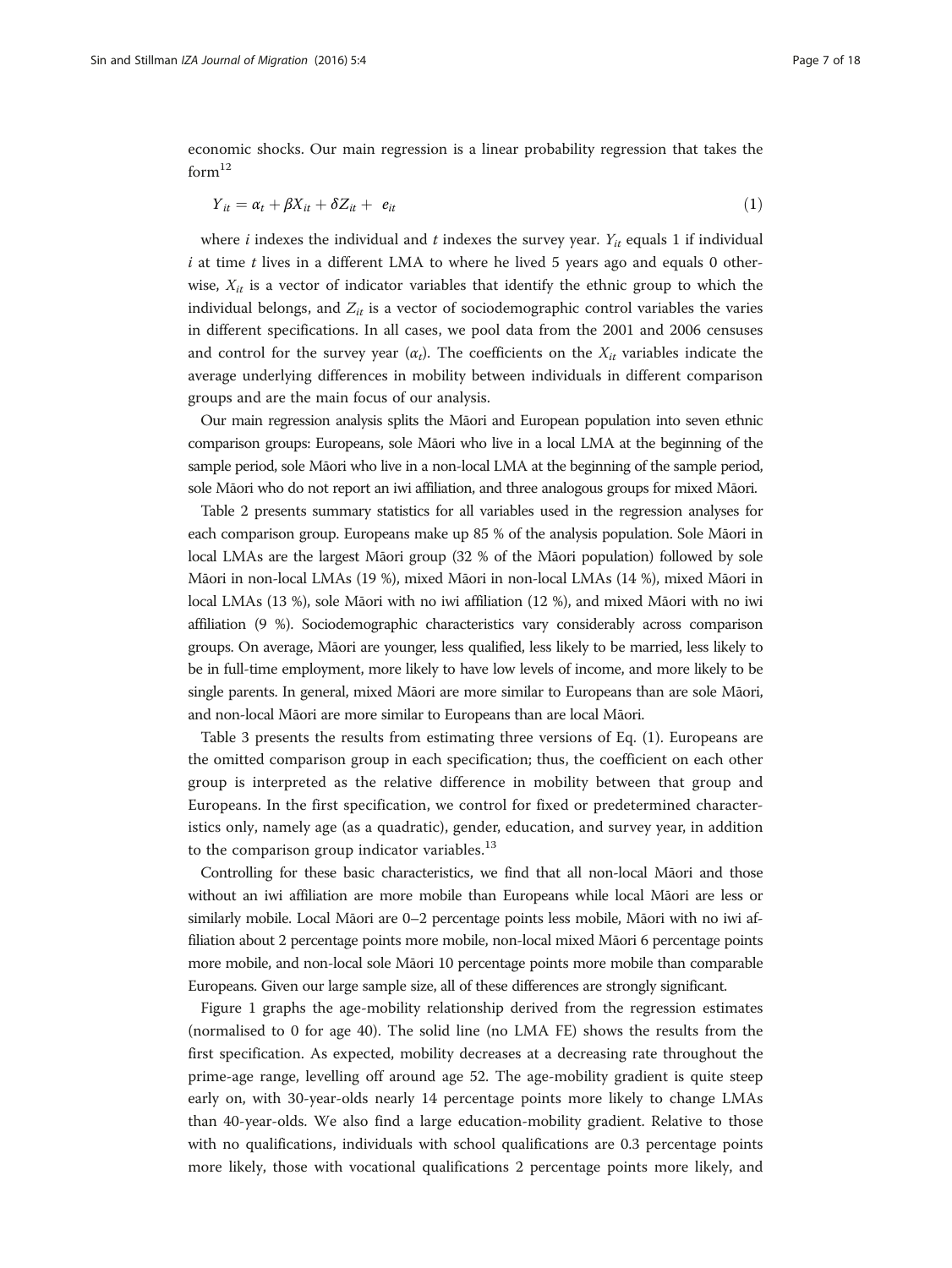|                                  | Sole Māori |                         |                       |           | European      |                       |           |
|----------------------------------|------------|-------------------------|-----------------------|-----------|---------------|-----------------------|-----------|
|                                  |            | Local iwi Non-local iwi | No iwi<br>affiliation | Local iwi | Non-local iwi | No iwi<br>affiliation |           |
| Moved from outside LMA           | 17 %       | 28 %                    | 20 %                  | 17 %      | 26 %          | 21 %                  | 18 %      |
| Mean age                         | 42.9       | 42.8                    | 42.2                  | 41.5      | 41.1          | 40.8                  | 44.2      |
| Female                           | 55 %       | 50 %                    | 47 %                  | 60 %      | 59 %          | 51 %                  | 52 %      |
| Has no qualifications            | 44 %       | 39 %                    | 51 %                  | 29 %      | 22 %          | 33 %                  | 22 %      |
| Has school qualification         | 22 %       | 25 %                    | 18 %                  | 32 %      | 32 %          | 30 %                  | 33 %      |
| Post-school qualification        | 18 %       | 19 %                    | 11 %                  | 25 %      | 26 %          | 20 %                  | 27 %      |
| University degree                | 5 %        | 7 %                     | 2 %                   | 8 %       | 14 %          | 7 %                   | 14 %      |
| Missing qualifications           | 12 %       | 10 %                    | 18 %                  | 7 %       | 5 %           | 9 %                   | 4 %       |
| Single, never married            | 24 %       | 22 %                    | 26 %                  | 18 %      | 17 %          | 19 %                  | 12 %      |
| Legally/de facto married         | 61 %       | 63 %                    | 56 %                  | 68 %      | 69 %          | 66 %                  | 76 %      |
| Divorced/separated/widowed       | 14 %       | 15 %                    | 14 %                  | 13 %      | 13 %          | 14 %                  | 12 %      |
| Missing marital status           | 1%         | 1%                      | 3 %                   | 0%        | 0%            | 1%                    | 0%        |
| Employed full-time               | 53 %       | 59 %                    | 52 %                  | 60 %      | 62 %          | 60 %                  | 68 %      |
| Employed part-time               | 13 %       | 12 %                    | 12 %                  | 15 %      | 15 %          | 14 %                  | 16 %      |
| Unemployed                       | 9 %        | 7 %                     | 9 %                   | 6 %       | 5 %           | 5 %                   | 2 %       |
| Not in the labour force          | 25 %       | 21 %                    | 28 %                  | 19 %      | 18 %          | 21 %                  | 14 %      |
| Mean real income                 | \$25,228   | \$28,920                | \$24,094              | \$30,184  | \$34,357      | \$31,096              | \$38,615  |
| Income missing                   | 8 %        | 7 %                     | 16 %                  | 4 %       | 4 %           | 8 %                   | 4 %       |
| Non-family member                | 23 %       | 26 %                    | 30 %                  | 18 %      | 19 %          | 22 %                  | 19 %      |
| Couple, no children              | 14 %       | 17 %                    | 15 %                  | 16 %      | 17 %          | 17 %                  | 26 %      |
| Couple, children                 | 42 %       | 40 %                    | 36 %                  | 49 %      | 48 %          | 46 %                  | 47 %      |
| Single parent                    | 21 %       | 17 %                    | 19 %                  | 18 %      | 16 %          | 16 %                  | 8 %       |
| Year = $2001$                    | 48 %       | 47 %                    | 55 %                  | 43 %      | 41 %          | 50 %                  | 49 %      |
| Year = $2006$                    | 52 %       | 53 %                    | 45 %                  | 57 %      | 59 %          | 50 %                  | 51 %      |
| Percent of overall<br>population | 5 %        | 3 %                     | 2 %                   | 2 %       | 2 %           | 1%                    | 85 %      |
| Percent of Māori<br>population   | 32 %       | 19 %                    | 12 %                  | 13 %      | 14 %          | 9 %                   |           |
| Population                       | 101,595    | 61,551                  | 38,214                | 40,095    | 45,597        | 29,376                | 1,790,388 |

<span id="page-7-0"></span>

|  |  |  |  |  | <b>Table 2</b> Population characteristics by ethnicity and location |  |  |  |  |  |
|--|--|--|--|--|---------------------------------------------------------------------|--|--|--|--|--|
|--|--|--|--|--|---------------------------------------------------------------------|--|--|--|--|--|

See the notes in Table [1](#page-5-0) for a description of how local LMAs for each iwi are defined. Real incomes are in 2006 dollars

those with university degrees 7 percentage points more likely to change LMAs. Gender is essentially unrelated to mobility, with the difference between men and women economically zero (though statistically significant).

In the second specification, we control for an individual's location 5 year's previously (using LMA fixed effects measured at the beginning of the sample period) in addition to the control variables from the first specification. As previously discussed, these fixed effects capture the unobserved contributions of individual locations to outward mobility. Importantly, these fixed effects also capture differential impacts of the 1980s economic reforms across geographic areas. The impacts of the reforms mainly varied because of differences in local industrial structure and other local factors, such as demographics. These underlying differences are captured by the LMA fixed effects.

Our results are here inferred by comparing the mobility of Māori in particular locations to the mobility of similar Europeans in those same locations. This approach reduces the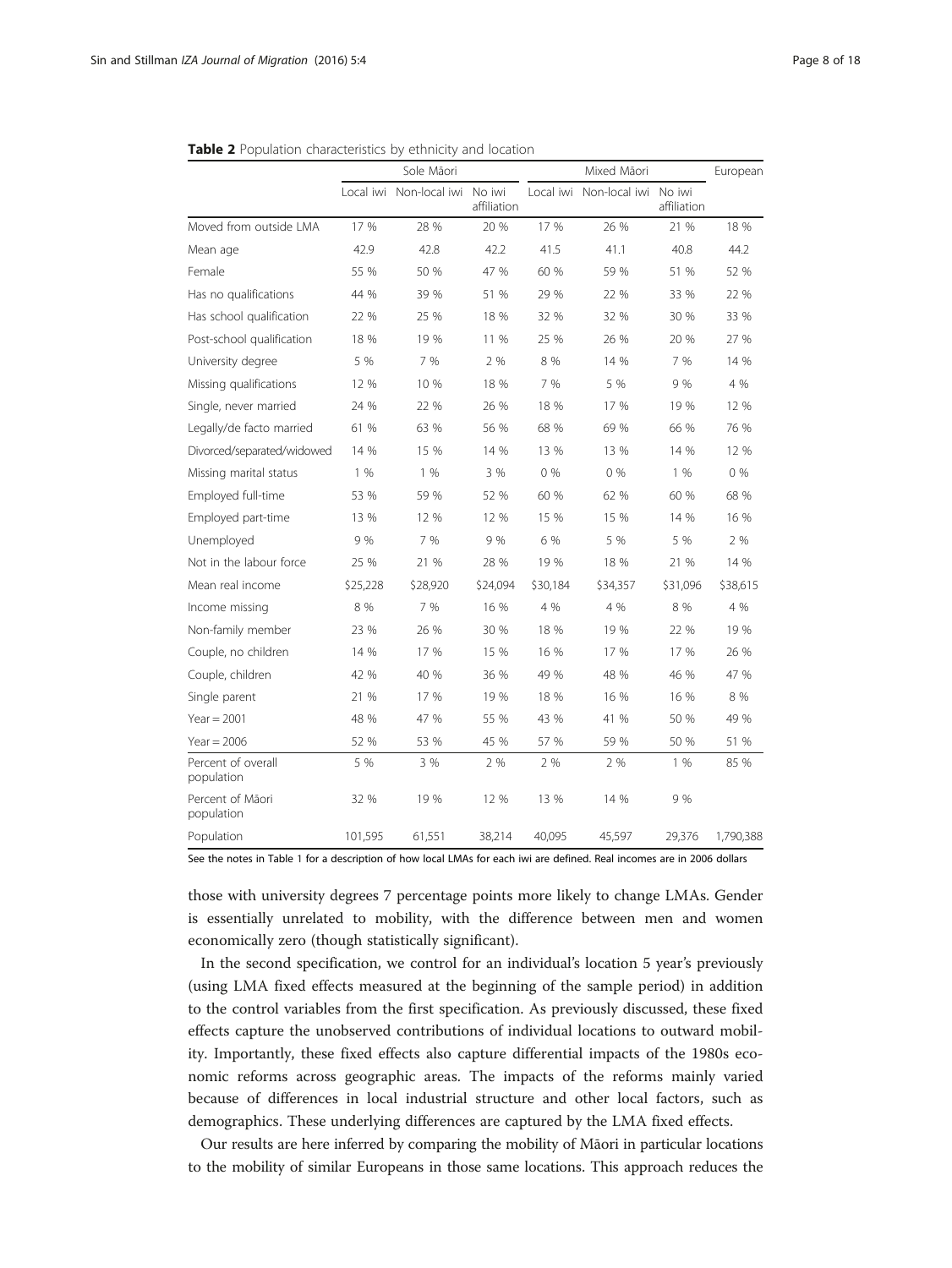|                                                    | Baseline    | LMA fixed effects | Extended covariates |
|----------------------------------------------------|-------------|-------------------|---------------------|
| Ethnic group: omitted category European            |             |                   |                     |
| Sole Mãori: local iwi                              | $-0.005***$ | $-0.015***$       | $-0.021***$         |
|                                                    | (0.001)     | (0.001)           | (0.001)             |
| Sole Māori: non-local iwi                          | $0.096***$  | $0.077***$        | $0.070***$          |
|                                                    | (0.002)     | (0.001)           | (0.001)             |
| Sole Mãori: no affiliation                         | $0.021***$  | $0.008***$        | $-0.003$            |
|                                                    | (0.002)     | (0.002)           | (0.002)             |
| Mixed Māori: local iwi                             | $-0.023***$ | $-0.013***$       | $-0.015***$         |
|                                                    | (0.002)     | (0.002)           | (0.002)             |
| Mixed Māori: non-local iwi                         | $0.055***$  | $0.040***$        | $0.038***$          |
|                                                    | (0.002)     | (0.002)           | (0.002)             |
| Mixed Māori: no affiliation                        | $0.015***$  | $0.010***$        | $0.006***$          |
|                                                    | (0.002)     | (0.002)           | (0.002)             |
| Age                                                | $-0.041***$ | $-0.026***$       | $-0.019***$         |
|                                                    | (0.000)     | (0.000)           | (0.000)             |
| Age^2/100                                          | $0.039***$  | $0.024***$        | $0.015***$          |
|                                                    | (0.000)     | (0.000)           | (0.000)             |
| Female                                             | $-0.002***$ | $0.001***$        | $-0.008***$         |
|                                                    | (0.001)     | (0.000)           | (0.001)             |
| Qualifications: omitted category no qualifications |             |                   |                     |
| Has school qualification                           | $0.003***$  | 0.001             | $0.010***$          |
|                                                    | (0.001)     | (0.001)           | (0.001)             |
| Post-school qualification                          | $0.019***$  | $0.013***$        | $0.024***$          |
|                                                    | (0.001)     | (0.001)           | (0.001)             |
| University degree                                  | $0.069***$  | $0.043***$        | $0.060***$          |
|                                                    | (0.001)     | (0.001)           | (0.001)             |
| Year: omitted category 2001                        |             |                   |                     |
| 2006                                               | $0.025***$  | $0.015***$        | $0.019***$          |
|                                                    | (0.001)     | (0.000)           | (0.000)             |
| Origin LMA fixed effects                           |             | Yes               | Yes                 |
| Additional controls                                |             |                   | Yes                 |
| R-squared                                          | 0.034       | 0.193             | 0.203               |
| Observations                                       | 2,106,819   | 2,106,819         | 2,106,819           |

<span id="page-8-0"></span>

|  |  |  |  | <b>Table 3</b> OLS regression of whether moved LMA from 5 years ago |  |  |  |  |  |  |  |  |
|--|--|--|--|---------------------------------------------------------------------|--|--|--|--|--|--|--|--|
|--|--|--|--|---------------------------------------------------------------------|--|--|--|--|--|--|--|--|

This table presents the results of three linear probability regressions in which the dependent variable is a dummy for living in a different LMA to 5 years earlier. All regressions pool data from 2001 and 2006. The sample is all New Zealand-born European and Maori aged 30–59. See the notes to Table [1](#page-5-0) for a description of how local LMAs for each iwi are defined. Each regression also includes an indicator variable for missing qualifications. Additional controls are marital status (indicator variables for never married, married, de facto married, divorced or separated, widowed, or missing marital status), employment status (indicator variables for employed full-time as a wage/salary earner, employed full-time as a non-wage/salary earner, employed parttime as a wage/salary earner, employed part-time as a non-wage/salary earner, unemployed, not in the labour force, or missing employment status), income the previous year (indicator variables for nine numerical categories or missing), and household composition (indicator variables for a couple with dependent/adult children, a couple without dependent/adult children, a single parent of dependent/adult children, or a non-family). Standard errors are in parentheses

\*\*\*significant at 1%; \*\*Significant at 5%; \*Significant at 10%

concern that any differences we might find are related to earlier locational decisions of Māori and non-Māori, including those related to the impact of the economic reforms, and not to underlying mobility propensities.

The comparisons between Europeans and the various Māori groups are qualitatively robust to the inclusion of LMA fixed effects. However, the coefficients on Māori groups decrease with LMA fixed effects, indicating that Māori tend to cluster in higher mobility LMAs. Non-local Māori are still much more mobile than Europeans, with mixed Māori in this group 4 percentage points more mobile, and sole Māori 8 percentage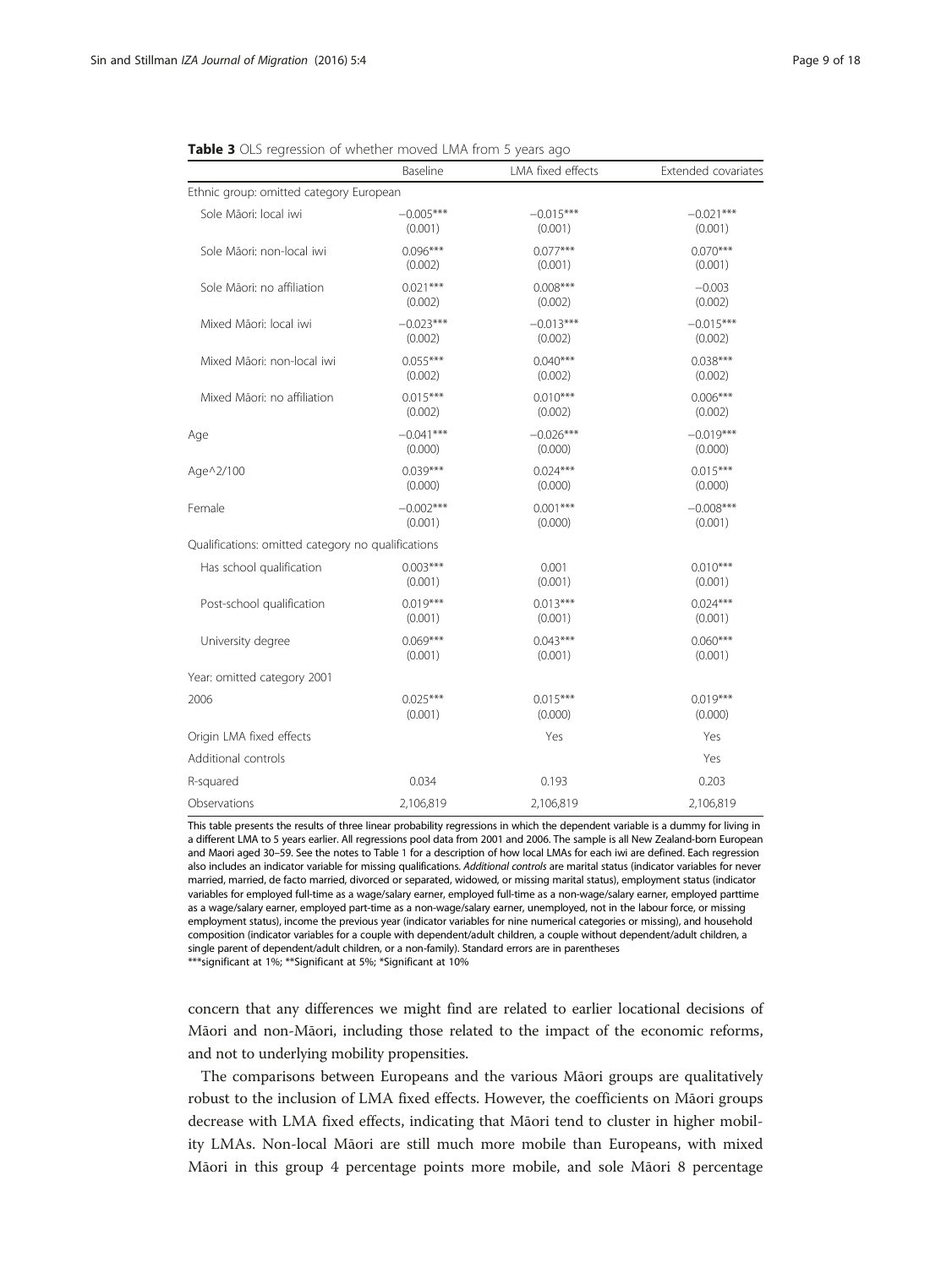<span id="page-9-0"></span>

points more mobile. Māori with no iwi affiliation are now 1 percentage point more mobile and local Māori  $1-2$  percentage points less mobile than Europeans.<sup>14</sup> The agemobility (the dashed lines in Fig. 1, labelled 'LMA FE') and education-mobility gradients are both flatter with the addition of LMA fixed effects. This indicates that younger individuals and those with more education choose to live in locations that people are more likely to leave (and vice versa for older individuals and those with less education).

In the third specification, we include control variables for an individual's marital and employment status, family type, and pre-tax income in the previous year in addition to those variables included in the second specification. The backward-looking nature of our data means we are only able to measure these individual time-varying characteristics at the end of the period, after the individual has or has not moved. Because these variables are likely to be endogenously determined with mobility, their inclusion in the regression model may bias the results, and so our preferred specification excludes them. In fact, the inclusion of these additional control variables has little impact on our main findings.<sup>15</sup>

# 4.3 Heterogeneity by ethnic group

The regression specifications estimated above assume that sociodemographic characteristics have the same effect on mobility for all comparison groups. Here, we re-estimate the second specification from Table [3](#page-8-0), allowing the relationships between age, gender, and education and mobility to vary for each ethnic group. Table [4](#page-10-0) presents the coefficients from one regression that includes all these interactions. The first column, labelled 'Europeans', shows the relationship between these variables and the mobility of Europeans. The remaining columns present interaction effects for each Māori group, i.e. these coefficients show the effect of each characteristic on the mobility of a particular Māori subgroup over and above its effect on Europeans.

Figure [2](#page-11-0) graphs the age-mobility profiles of Māori relative to Europeans.<sup>16</sup> This figure shows that most types of Māori are most mobile relative to Europeans at mid-working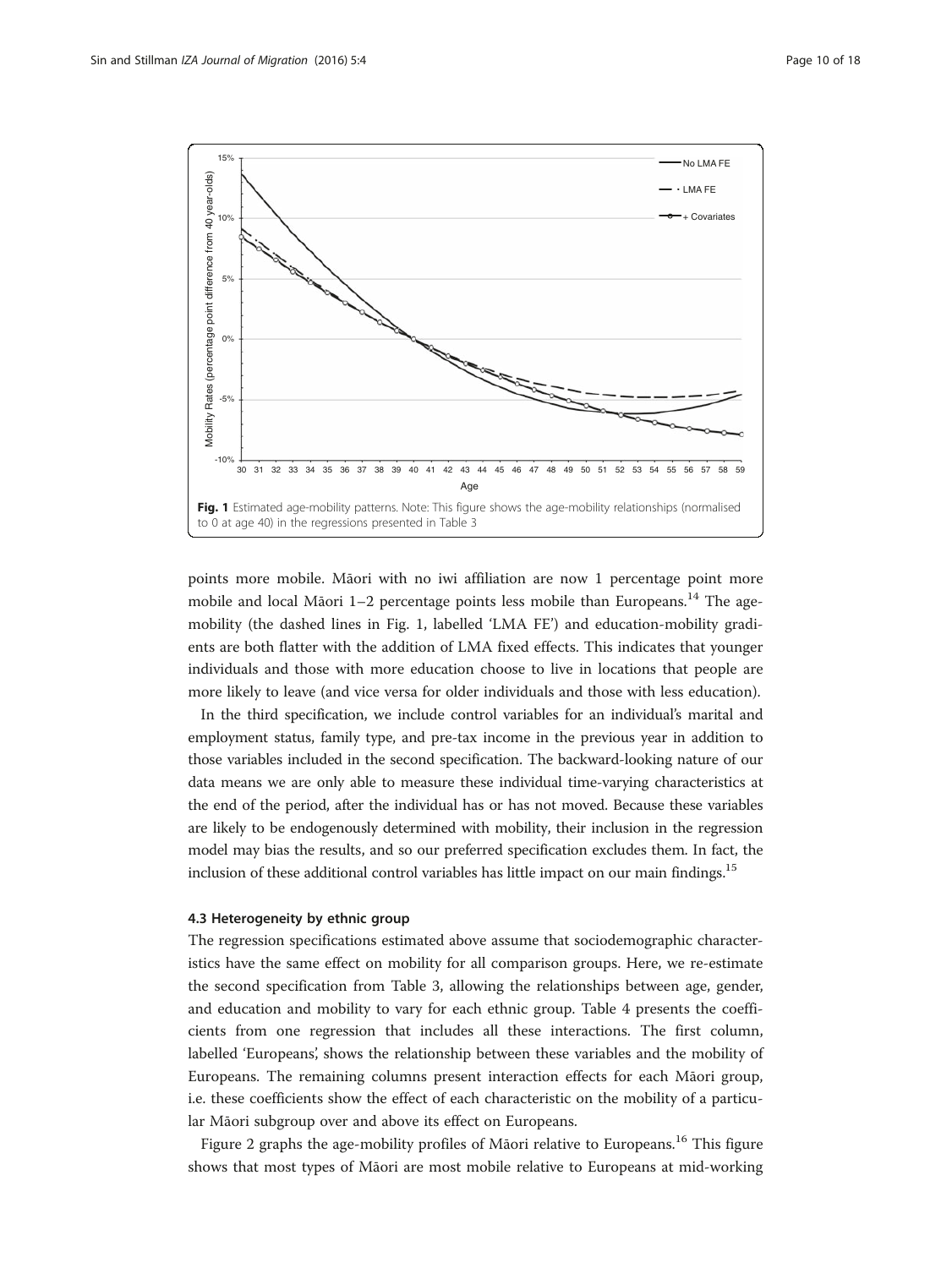|                                                    |             | Ethnicity interaction effects |                        |                        |                       |                     |                                                                                                                                                                  |
|----------------------------------------------------|-------------|-------------------------------|------------------------|------------------------|-----------------------|---------------------|------------------------------------------------------------------------------------------------------------------------------------------------------------------|
|                                                    | European    |                               |                        |                        |                       |                     | Sole Māori: local iwi Sole Māori: non-local iwi Sole Māori: no iwi affiliation Mixed Māori: local iwi Mixed Māori: non-local iwi Mixed Māori: no iwi affiliation |
| Ethnic group main effect                           |             | $-0.204***$<br>(0.033)        | $-0.148***$<br>(0.042) | $-0.272***$<br>(0.053) | $-0.111**$<br>(0.052) | $-0.078$<br>(0.049) | $-0.163***$<br>(0.060)                                                                                                                                           |
| Age                                                | $-0.028***$ | $0.009***$                    | $0.011***$             | $0.013***$             | $0.004*$              | $0.006***$          | $0.007***$                                                                                                                                                       |
|                                                    | (0.000)     | (0.002)                       | (0.002)                | (0.002)                | (0.002)               | (0.002)             | (0.003)                                                                                                                                                          |
| Age^2/100                                          | $0.026***$  | $-0.011***$                   | $-0.013***$            | $-0.014***$            | $-0.005$              | $-0.008***$         | $-0.008**$                                                                                                                                                       |
|                                                    | (0.000)     | (0.002)                       | (0.002)                | (0.003)                | (0.003)               | (0.003)             | (0.003)                                                                                                                                                          |
| Female                                             | $0.001*$    | 0.000                         | 0.003                  | $-0.002$               | $0.009**$             | $-0.002$            | 0.004                                                                                                                                                            |
|                                                    | (0.001)     | (0.002)                       | (0.003)                | (0.004)                | (0.004)               | (0.003)             | (0.004)                                                                                                                                                          |
| Qualifications: omitted category no qualifications |             |                               |                        |                        |                       |                     |                                                                                                                                                                  |
| Has school qualification                           | 0.000       | 0.001                         | $-0.004$               | 0.003                  | $0.008*$              | $-0.005$            | 0.004                                                                                                                                                            |
|                                                    | (0.001)     | (0.003)                       | (0.004)                | (0.005)                | (0.005)               | (0.005)             | (0.005)                                                                                                                                                          |
| Post-school qualification                          | $0.011***$  | $0.023***$                    | 0.007                  | $0.019***$             | $0.024***$            | $0.010**$           | $0.010*$                                                                                                                                                         |
|                                                    | (0.001)     | (0.003)                       | (0.004)                | (0.006)                | (0.005)               | (0.005)             | (0.006)                                                                                                                                                          |
| University degree                                  | $0.040***$  | $0.046***$                    | $0.019***$             | $0.034***$             | $0.046***$            | 0.002               | $0.026***$                                                                                                                                                       |
|                                                    | (0.001)     | (0.005)                       | (0.006)                | (0.013)                | (0.007)               | (0.006)             | (0.009)                                                                                                                                                          |
| Year: omitted category 2001                        |             |                               |                        |                        |                       |                     |                                                                                                                                                                  |
| 2006                                               | $0.016***$  | $-0.016***$                   | $-0.006**$             | $-0.002$               | $-0.020***$           | $-0.013***$         | $-0.003$                                                                                                                                                         |
|                                                    | (0.001)     | (0.002)                       | (0.003)                | (0.004)                | (0.004)               | (0.003)             | (0.004)                                                                                                                                                          |
| Origin LMA fixed effects                           | Yes         |                               |                        |                        |                       |                     |                                                                                                                                                                  |

<span id="page-10-0"></span>

| <b>Table 4</b> OLS regressions of whether individuals moved LMA from 5 years ago with ethnicity interaction effects |  |  |  |
|---------------------------------------------------------------------------------------------------------------------|--|--|--|
|---------------------------------------------------------------------------------------------------------------------|--|--|--|

This table presents results from a single regression where the dependent variable is a dummy for living in a different LMA to 5 years earlier. It replicates the regression in column 2 of Table [3](#page-8-0) but allows the effects of the covariates to vary with ethnic group. Origin LMA fixed effects are included, but not allowed to differ by ethnic group. See the notes in Table [1](#page-5-0) for a description of how local LMAs for each iwi are defined. Standard errors are in parentheses. The sample size is 2,106,819 and the R-squared is 0.193

\*\*\*Significant at 1%; \*\*Significant at 5%; \*Significant at 10%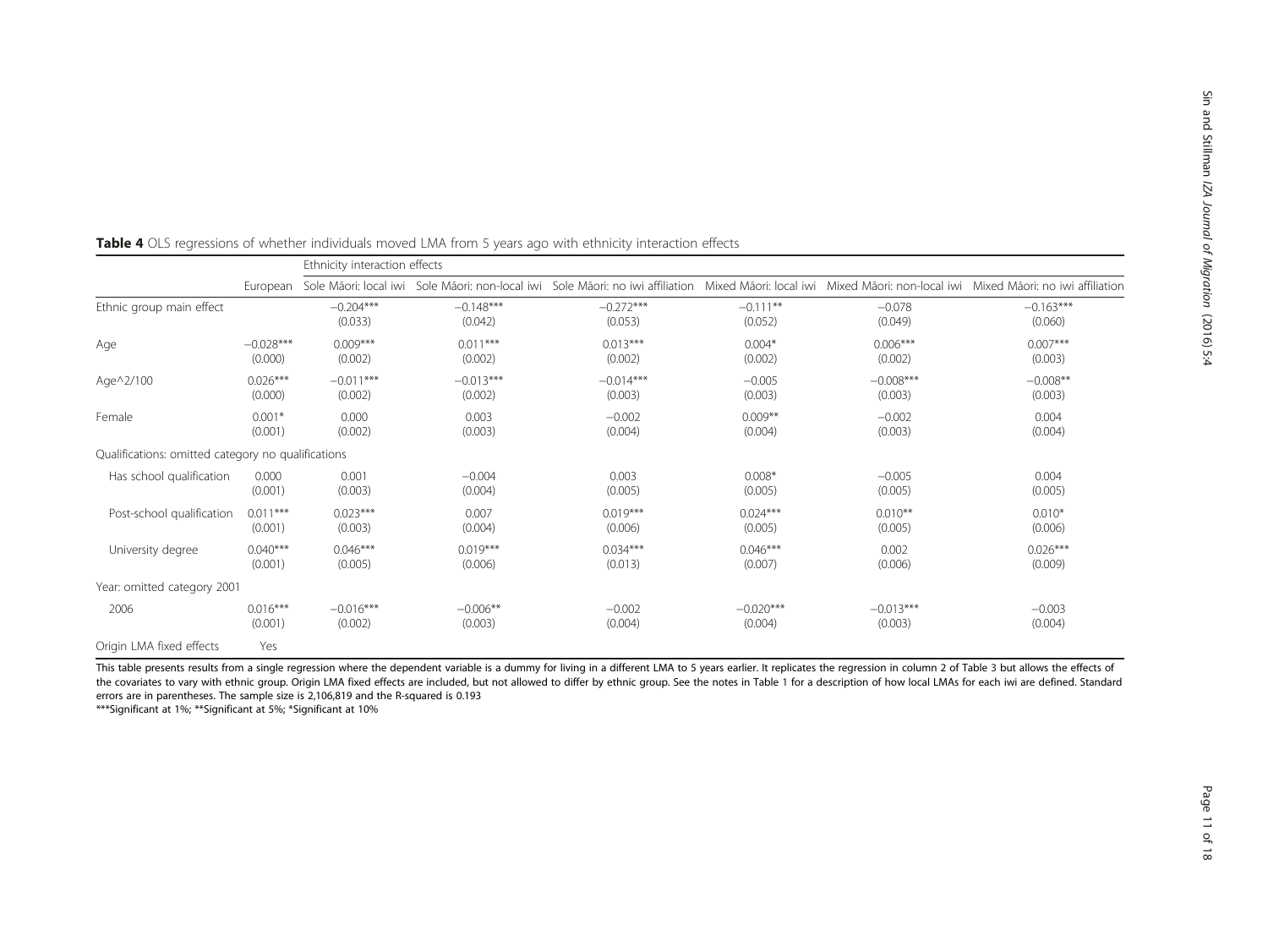<span id="page-11-0"></span>

ages of 40 to 45 and have lower relative mobility both at young and old working ages. We also find that the relationship between education and mobility differs across ethnic groups. The interaction effects show consistent evidence that mobility is higher for more qualified individuals and that this difference is more pronounced for most Māori groups than for Europeans.

The qualification-mobility gradient is particularly steep for local Māori. For example, local Māori with university degrees are 8.6 percentage points more mobile than local Māori with no qualifications, whereas this difference for Europeans is just 4 percentage points. Combining these figures with the average differences between local Māori and Europeans discussed above, local Māori with university degrees are clearly more mobile in absolute terms than comparable Europeans. This may reflect that Māori with higher qualifications are a more select group of the population than equivalently qualified Europeans, which is quite likely given the lower average qualification levels of Māori.

#### 4.4 Impact of labour market shocks

In this section, we extend our basic regression model, Eq. ([1\)](#page-6-0), to include controls for local economic conditions. Specifically, we control for the labour force participation rate (LFP), the unemployment rate, and the interaction between the two among people of the same age and education level as the individual and who lived in the individual's origin LMA. Labour market conditions are all measured 5 years previously, at the beginning of the migration period.<sup>17</sup> Since we include origin LMA fixed effects, we are effectively asking how mobility responds to changes in local economic opportunities. We control for both local LFP and unemployment rates, as well as their interaction, to allow people in and out of the labour force to have different average migration responses to local labour market shocks. A range of factors could cause such heterogeneity. For example, a strong labour market might make a region attractive to a worker, but more expensive for a non-worker. More broadly, those who are in the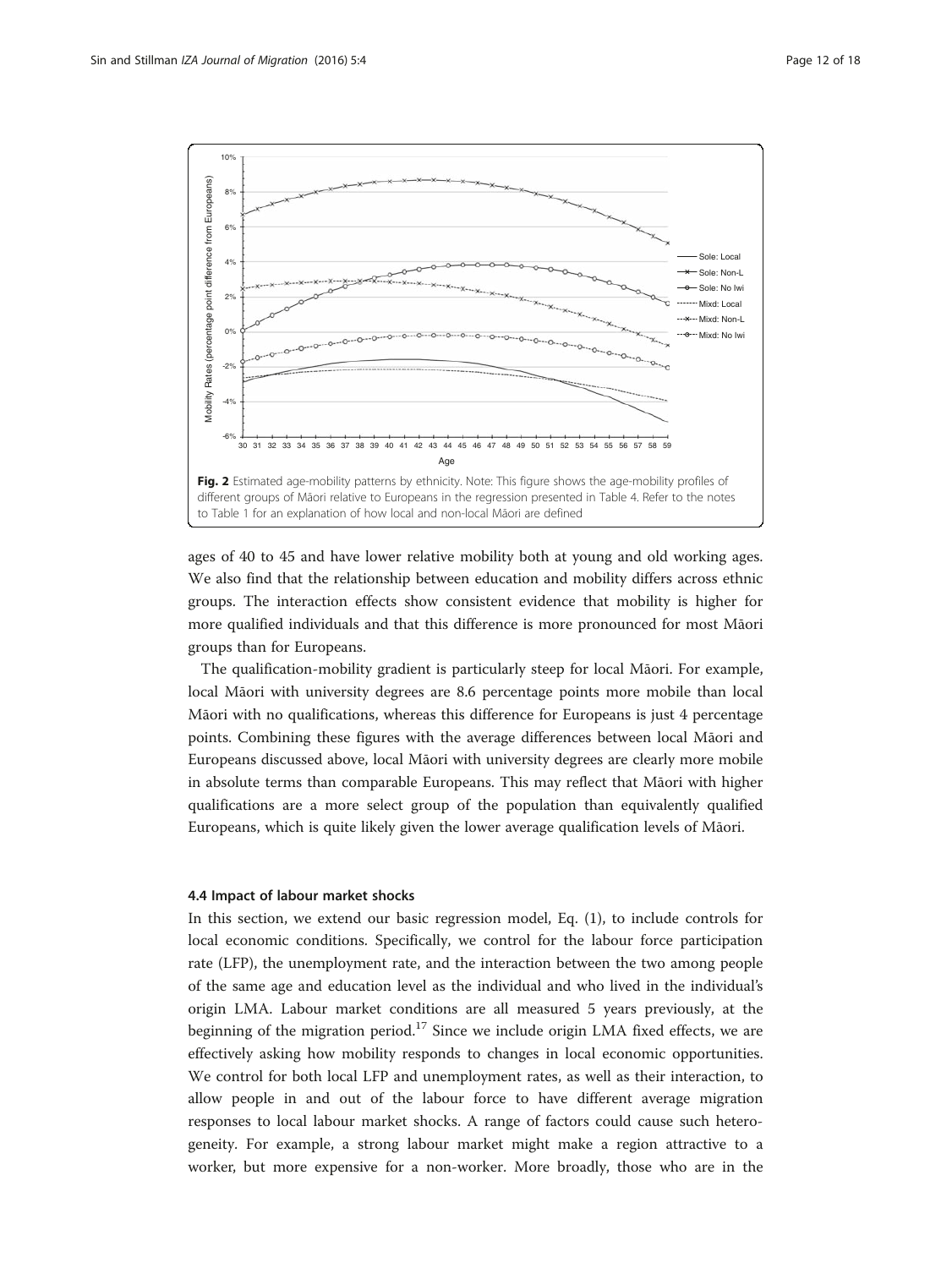<span id="page-12-0"></span>labour force might have their location decisions driven by different factors to those who are not. For example, those outside the labour force may not be able to afford the monetary cost or risk of migration.

Table [5](#page-13-0) presents the results of this regression. To aid interpretation of the interactions, in Fig. [3,](#page-14-0) we graph the impact of changes in the unemployment rate on the mobility of different ethnic groups at different levels of local LFP. These results show that higher unemployment rates for a demographic group in a region lead to higher out migration by Europeans in that demographic group when local LFP for that group is over 50 %. The magnitude of this effect is increasing in the group's LFP, with a 10 percentage point increase in unemployment leading to a 0.3 percentage point increase in migration when LFP is 50 % compared with a 2.9 percentage point increase in migration when LFP is 100 %. The difference between these effects has the expected sign: individuals in the labour force are more likely to leave an area when it suffers a negative labour demand shock, whereas individuals not in the labour force are less likely to be induced to leave by such a shock.

Both groups of non-local Māori are highly responsive to labour market conditions. This could be because these individuals are disproportionately likely to have moved in the past to pursue employment away from their home areas, and as such are selfselected to be more mobile for non-family reasons. Like Europeans, non-local mixed Māori are more responsive at higher levels of LFP but have relatively higher out-mobility at every LFP level. Non-local sole Māori are more responsive to labour market shocks than Europeans at low levels of LFP, but their responsiveness is insignificantly different to that of Europeans at high levels of LFP.

In contrast, both groups of local Māori are both very unresponsive to labour market conditions, and this unresponsiveness does not vary significantly with LFP. This could occur because this group has chosen to live 'locally' for non-economic reasons and hence will likely move only if these reasons change (for example, if family circumstances change). Alternatively, their local support networks might be strong enough to help them weather temporary adverse shocks to economic opportunities, alleviating their need to move.

We cannot reject the hypothesis that mixed Māori without iwi affiliations are equally responsive to local economic shocks as Europeans, which makes sense since this group is likely to be the most 'European' of the Māori groups. Our results for sole Māori without iwi affiliations are difficult to interpret. They show counter-intuitively that these Māori are less likely to leave a labour market area that faces a negative economic shock, especially if local LFP is high. One possibility is that the quality of data for these individuals is lower than for other groups, potentially including higher mis-recall of location 5 years earlier.<sup>18</sup>

# 5 Conclusions

In this paper, we use census data to examine how the internal mobility of Māori compares to that of Europeans in New Zealand from 1996 to 2006. Our regression analysis compares the mobility between geographic labour markets of Māori and Europeans who initially live in the same area. We also examine heterogeneity in outcomes within the Māori population, distinguishing Māori who report only one ethnicity from those with multiple ethnicities and those who report a tribal (iwi) affiliation. For Māori with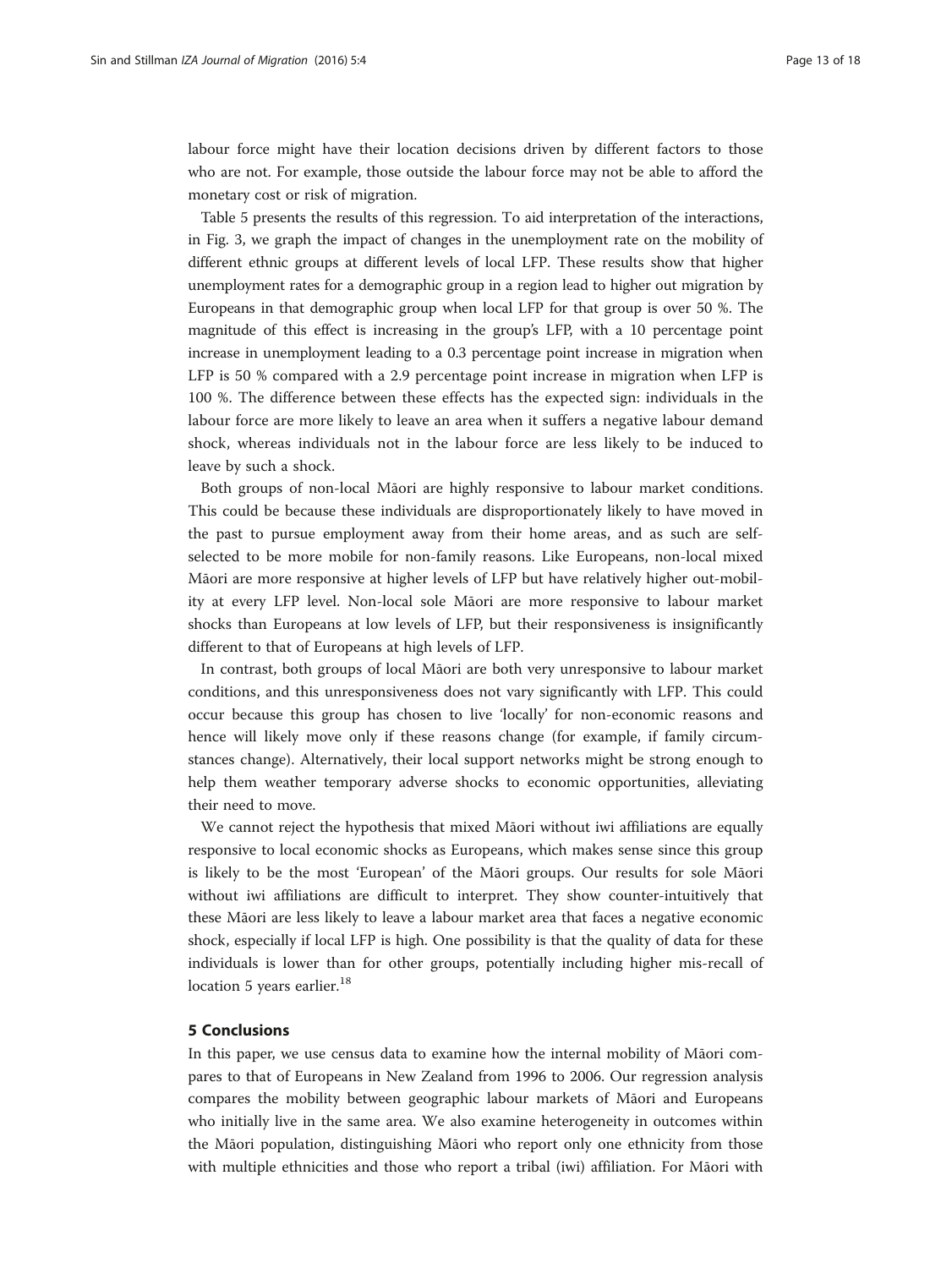<span id="page-13-0"></span>Table 5 OLS regressions of whether individuals moved LMA from 5 years ago: impact of labour market shocks

|                            |            | Ethnicity interaction effects |            |             |            |            |                                                                                                                                                                           |  |  |
|----------------------------|------------|-------------------------------|------------|-------------|------------|------------|---------------------------------------------------------------------------------------------------------------------------------------------------------------------------|--|--|
|                            |            |                               |            |             |            |            | European Sole Māori: local iwi Sole Māori: non-local iwi Sole Māori: no iwi affiliation Mixed Maori: local iwi Mixed Māori: non-local iwi Mixed Māori: no iwi affiliation |  |  |
| Labour force participation | $0.090***$ | $0.118***$                    | $0.206***$ | $0.140***$  | $0.102***$ | $0.096***$ | $-0.026$                                                                                                                                                                  |  |  |
| rate                       | (0.014)    | (0.020)                       | (0.034)    | (0.036)     | (0.034)    | (0.044)    | (0.043)                                                                                                                                                                   |  |  |
| Unemployment rate          | $-0.227**$ | $0.373**$                     | $1.180***$ | $1.508***$  | $0.500*$   | 0.232      | $-0.065$                                                                                                                                                                  |  |  |
|                            | (0.110)    | (0.168)                       | (0.479)    | (0.292)     | (0.293)    | (0.648)    | (0.421)                                                                                                                                                                   |  |  |
| LFP rate* unemployment     | $0.520***$ | $-0.552**$                    | $-1.116*$  | $-2.296***$ | $-0.777*$  | $-0.012$   | $-0.267$                                                                                                                                                                  |  |  |
| rate                       | (0.150)    | (0.237)                       | (0.649)    | (0.414)     | (0.414)    | (0.870)    | (0.590)                                                                                                                                                                   |  |  |

This table presents the results of a single regression where the dependent variable is a dummy for living in a different LMA to 5 years earlier. It replicates the specification in column 2 of Table [3](#page-8-0) but controls for labou market conditions and interacts these with ethnic group. Labour market conditions are defined for the LMA lived in 5 years earlier by 10-year age group and three-category qualifications (grouping degree with postschool). The labour force participation rate and unemployment rate are expressed as fractions. Fixed effects are also included in the regression for each of these 30 groups. See the notes of Table [1](#page-5-0) for a description of how local LMAs for each iwi are defined. The sample size is 2,034,177 observations. Standard errors are in parentheses

\*\*\*Significant at 1 %; \*\*Significant at 5 %; \*Significant at 10 %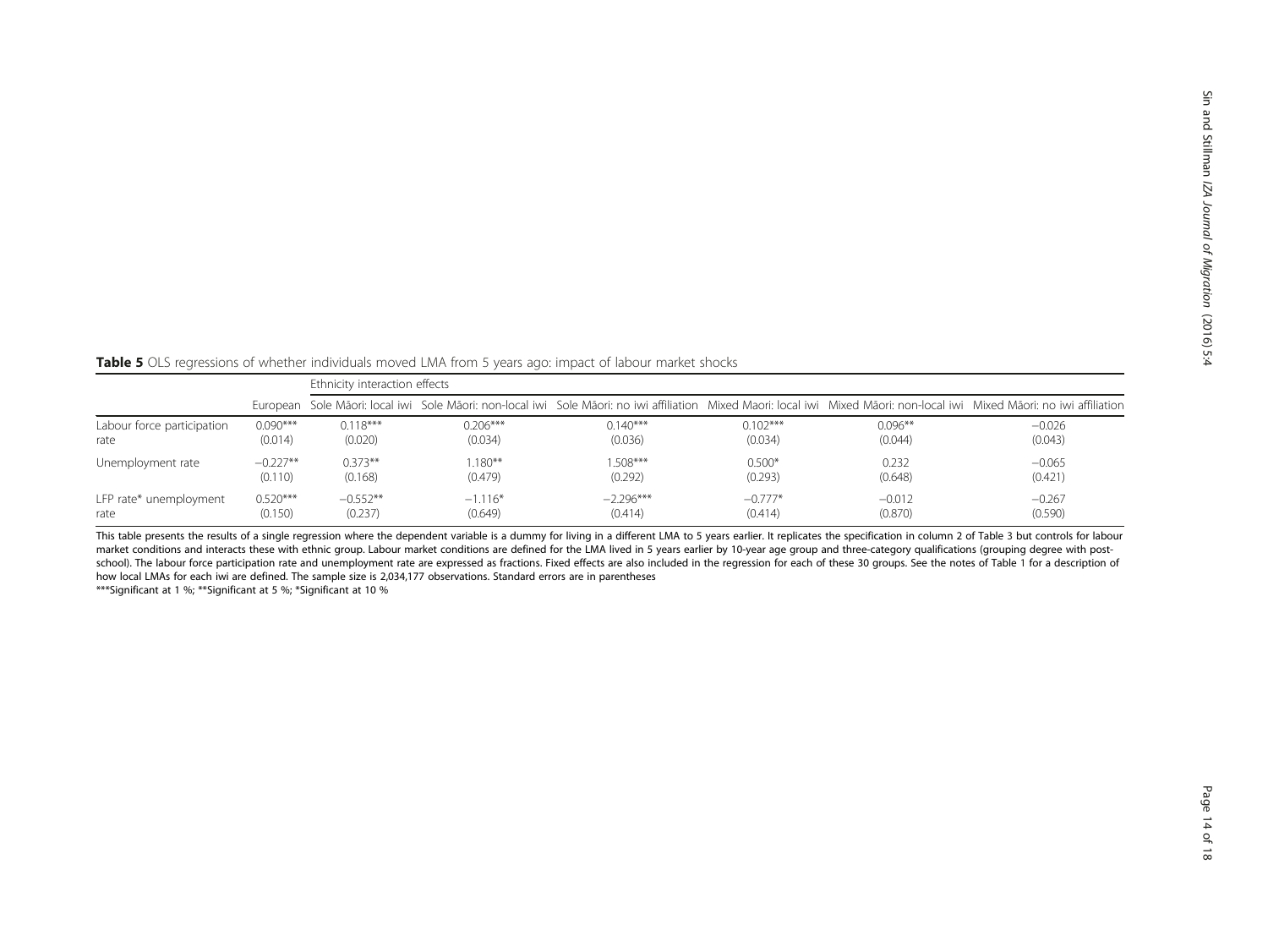<span id="page-14-0"></span>

an iwi affiliation, we also stratify by whether they live in an area where their iwi has a strong network. Finally, our analysis directly examines how individuals from different groups responded to changes in local labour market opportunities during the postreform period.

In contrast to most anecdotal evidence, we find that Māori are more mobile on average than similar Europeans. However, Māori who live in areas with strong networks of their iwi are slightly less mobile than Europeans, suggesting that social ties could be an important impediment to moving to labour market opportunities. Our findings on migration responses to local labour market shocks provide additional evidence along these lines: Māori living in their iwi network areas are almost entirely unresponsive to changes in local economic opportunities. In contrast, non-local Māori are more responsive than Europeans.

Although self-selection is likely to play a role in these differences, they do imply that there exists a large sub-population of Māori who are likely to have had trouble adjusting to the reforms of the 1980s liberalisation period. This also suggests that there may be an important role for location-based policies in closing the gap between Māori and European labor market outcomes.

# Endnotes

<sup>1</sup>The material in this section comes from Consedine ([2007](#page--1-0)) and Statistics New Zealand ([2014\)](#page--1-0).

 $^{2}$ There are 111 iwi recognised by Te Puni Kōkiri (Ministry of Māori Affairs). Statistics New Zealand ([2014\)](#page--1-0) reports that 89 % of Māori adults know their iwi.

<sup>3</sup>A number of papers, including Kerr et al. ([2001\)](#page--1-0), Maré and Timmins [\(2004](#page--1-0)), and Maré and Choy ([2001](#page--1-0)), examine internal mobility in New Zealand using aggregate data, but are unable to analyse differences between population groups. Renkow and Scrimgeour [\(2005\)](#page--1-0) use grouped data from the 1996 and 2001 censuses to study the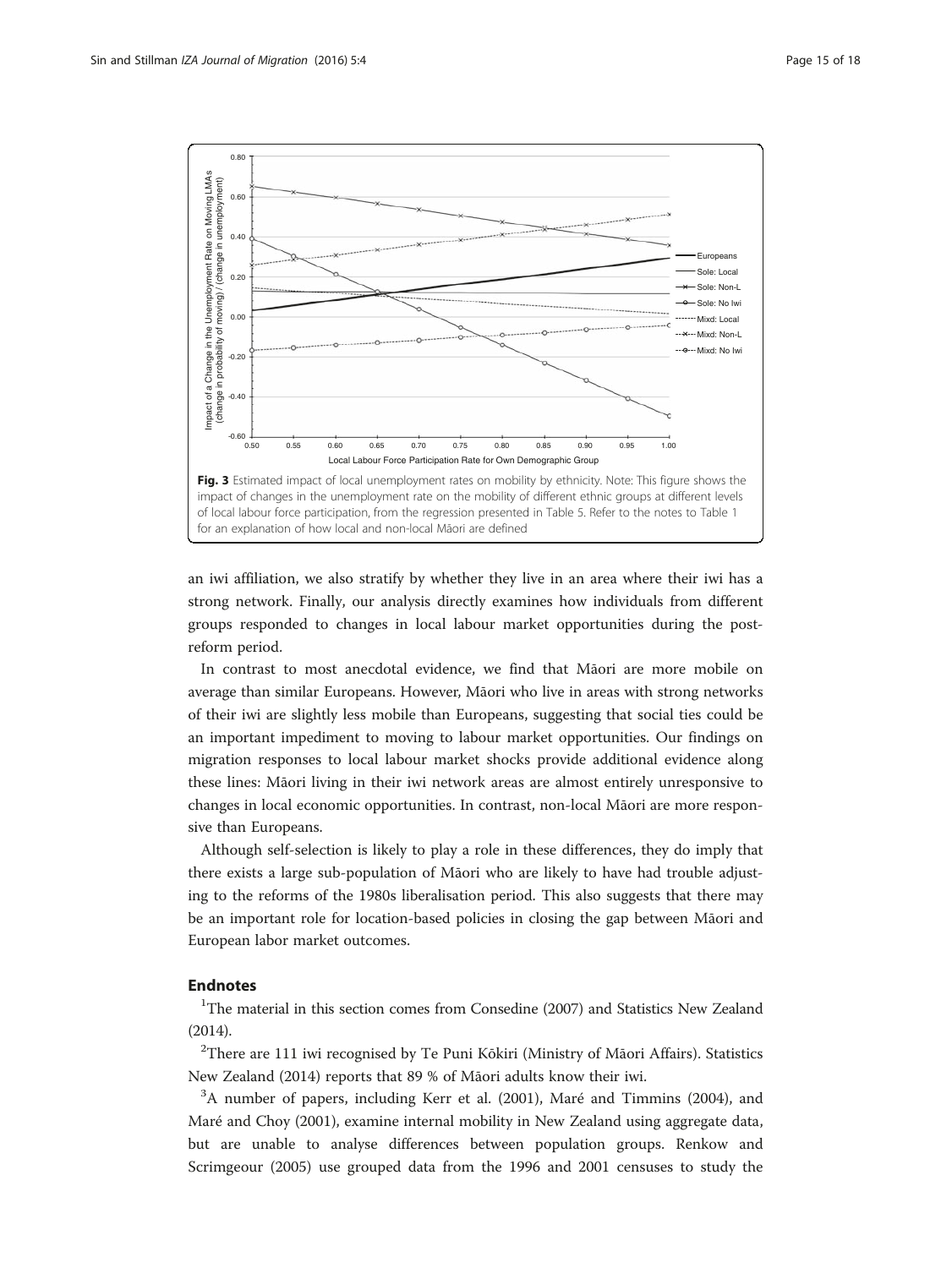relative mobility of Māori between 1991 and 2001. Inconsistent with the previous literature and our work, they find no evidence of a link between worker mobility and local labour market conditions for either Māori or non-Māori. We suspect this occurs because they are examining mobility at a quite aggregated geographical level (between 16 regional councils) using a gravity model and hence have little variation in their measures of local labour market conditions, as well as limited controls for other important regional differences.

<sup>4</sup>In a previous version of the paper, we also examined mobility between 1991 and 1996, with similar patterns found as in the later periods we now focus on. The 1986 census is the first one with unit record data available for research, but the 1991 census was the first to collect data on iwi affiliation. In an unpublished Appendix available from the authors, we show that relative ethnic mobility patterns have remained similar over time.

<sup>5</sup>A negligible number of individuals are dropped because their usual residential address is unavailable.

<sup>6</sup>It is not possible to calculate the precise probability that a person living in a certain location moved, as some of the people previously living in that location will not have filled out a census form 5 years later for various reasons. For example, they may have died, moved overseas, or failed to fill out their census forms in enough detail for their previous addresses to be ascertained. The probabilities that we do calculate (of people moving when we know both their current and previous addresses) are likely to be understated relative to the true probabilities of moves, because the most mobile people are the most likely to be missed or to have an incomplete address record from 5 years ago. We are also not able to identify multiple moves over the 5-year period.

<sup>7</sup>There are nearly 2000 area units in New Zealand, with an average of 2000 individuals living in each.

<sup>8</sup>Papps and Newell ([2002\)](#page--1-0) construct LMAs using an algorithm that ensures that most people who live in one LMA work in it and most people who work in one LMA live in it. Their algorithm requires LMAs to have a minimum employed population of 2000 and 75 % containment of workers. LMAs have been used as the geographical units of interests in a wide range of papers on mobility in New Zealand, such as [Maré and](#page--1-0) [Timmins \(2004\)](#page--1-0) and Maré and Stillman [\(2010\)](#page--1-0).

<sup>9</sup>Iwi do not have to conform to any particular specifications in terms of size or other characteristics and are an evolving set. For example, SNZ periodically reviews its list of iwi, considering new possibilities for iwi in terms of a number of guidelines. At the time of the 2001 census, it recognised approximately 95 individual iwi. Of these, 13 had more than 10,000 members, 14 had between 5000 and 10,000, 32 had between one and five thousand and 36 had fewer than one thousand members.

<sup>10</sup>Māori without an iwi affiliation are a heterogenous group including individuals reporting Māori ethnicity but not Māori ancestry, Māori who report an iwi affiliation that cannot be classified by SNZ, Māori who do not answer the iwi affiliation question, and Māori who truly do not have an iwi affiliation.

<sup>11</sup>We experimented with other cut-offs; more broadly defined local areas lessened the mobility differences between local and non-local Māori.

 $12$ This model is a reduced-form specification of the general internal migration model introduced in Greenwood ([1975](#page--1-0)). We estimate an OLS model even though we have a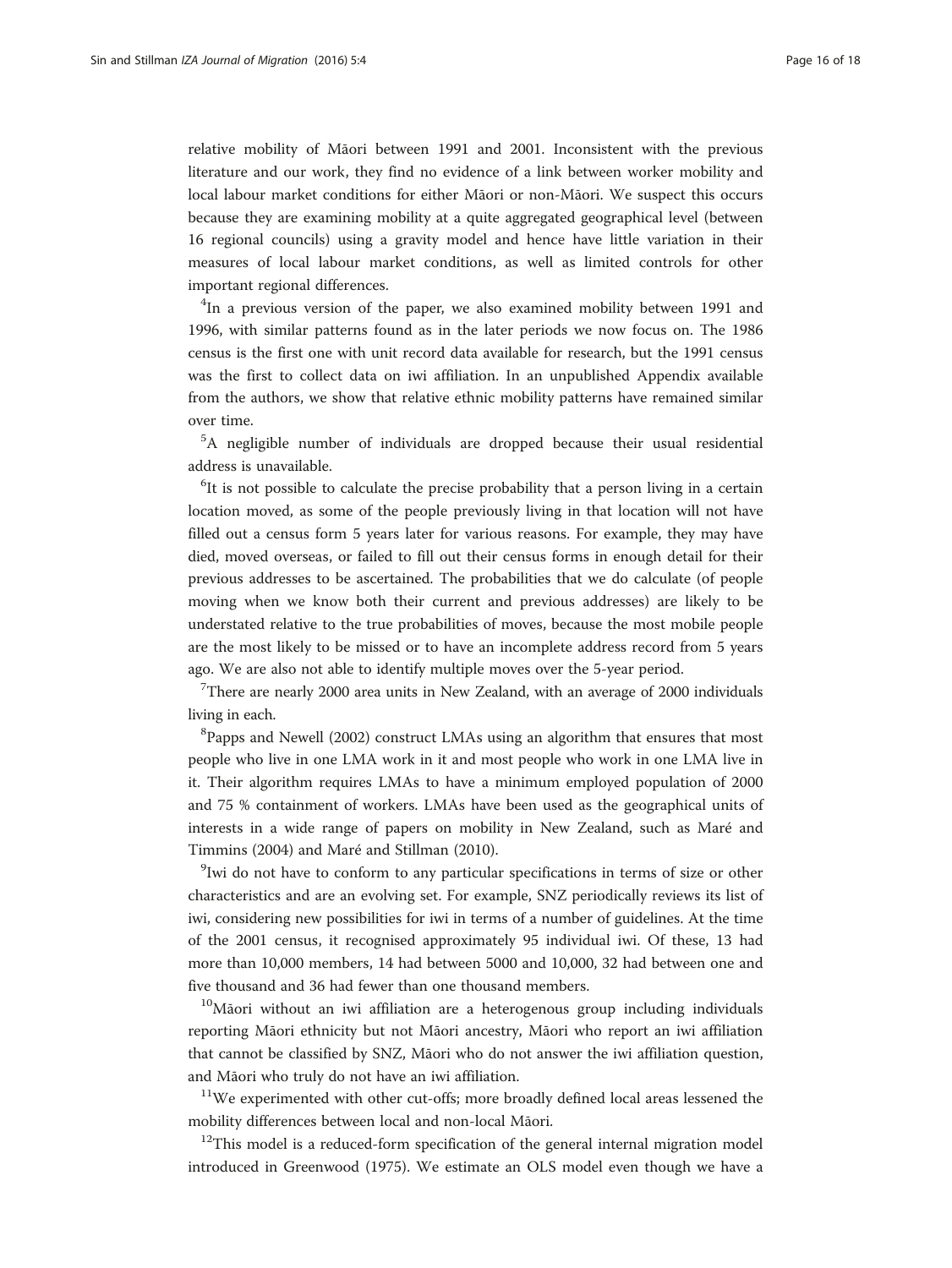binary dependent variable because, as discussed in Angrist and Pischke [\(2009\)](#page--1-0), if one's goal is to estimate marginal effects, then this model is robust to misspecification of the conditional distribution of the error term, whereas discrete choice models are not. Interpretation of the results is also more straightforward, particularly when there are two-way interactions as in some of our specifications. We also estimate models where our outcome variable is distance moved and have similar qualitative findings.

 $13$ Although education is not, strictly speaking, fixed or predetermined, the 30- to 59-year-olds who make up our sample had largely completed their formal education more than 5 years earlier.

<sup>14</sup>Our results are robust to including as control variables change in both population and employment between 1986 and 1991 at the LMA level (as in Stillman et al. [2010](#page--1-0)) instead of origin LMA fixed effects. These two variables capture the immediate impact of the economic reforms on the LMA. As expected, we find that out-migration is much higher in LMAs that had larger declines in either population or employment between 1986 and 1991. These results and those mentioned in the next footnote are available from the authors by request.

<sup>15</sup>We also estimate a specification that includes industry and occupation fixed effects for employed individuals. While we believe that these are likely important determinants of how economic shocks impact individuals, we can only measure these variables at the end of the census period and hence they are likely endogenously determined with the mobility decision. Again, this has little qualitative impact on our results.

 $16$ Note, the age-mobility pattern is a similar U-shape for all Maori groups; the values in Fig. [2](#page-11-0) illustrate differences in the concavity of the age-mobility relationship by ethnic group.

 $17$ We experimented with different measures of demographic characteristics. Because some LMAs are quite small, we settled on a version based on 10-year age groups and three qualification categories (grouping degree with post-school). Our regression also includes fixed effects for these 30 groups.

<sup>18</sup>This would be consistent with not listing any iwi indicating, in some cases, a lack of effort in filling out the census form rather than a genuine lack of affiliation.

### Additional file

[Additional file 1:](dx.doi.org/10.1186/s40176-016-0049-z) Online appendices. (PDF 75 kb)

#### Competing interests

The IZA Journal of Migration is committed to the IZA Guiding Principles of Research Integrity. The authors declare that they have observed these principles.

#### Acknowledgements

We thank Dave Maré, Amelie Constant (editor), the anonymous referee, and seminar audiences at Motu Economic and Public Policy Research, the Population Association of New Zealand conference, and the New Zealand Association of Economists conference for useful comments on the paper. We also thank Nathan Chappell for excellent research assistance and James Newell for providing us with data and assistance in creating local labour market boundaries. Most of the work on this paper was done while Stillman was employed at the University of Otago, Dunedin, New Zealand.

Responsible editor: Amelie Constant.

#### Disclaimer

Access to the data used in this study was provided by Statistics New Zealand under conditions designed to give effect to the security and confidentiality provisions of the Statistics Act 1975. All non-regression results are subject to base three rounding in accordance with Statistics New Zealand's release policy for census data. The project was originally funded as part of Motu's "Understanding Adjustment and Inequality" research programme, which had core funding from the